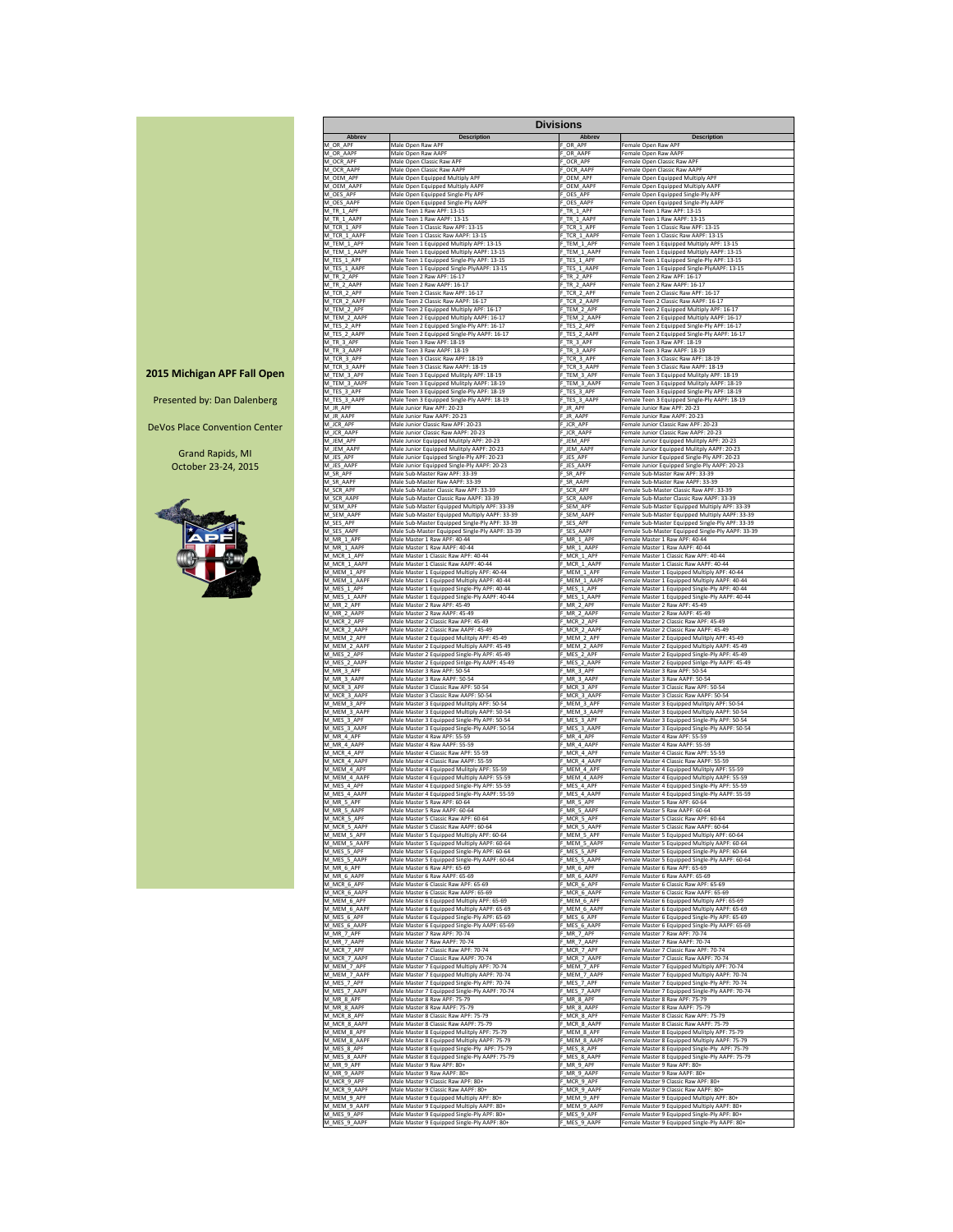| <b>Name</b>                                                  | Age           | <b>Div</b>                           | BWt (Kg)       | <b>WtCIs</b><br>(Kg)    | Glossbrenner     | <b>Squat</b>         | Sauat 2              | <b>Squat</b>         | Squa                            | Bench 1          | l Bench 2∣Bench∶  |                            | <b>Bench</b>                     | <b>Sub</b><br>Total | Deadlift 1       | Deadlift 2           | Deadlift 3           | <b>Best</b><br><b>Deadlift</b> |              | <b>Coeff</b><br><b>Score</b>                                                              | Age &<br><b>Coeff</b> | <b>PI-Div-WtCl</b>                                                                    | Team                                                           | <b>Notes</b>                 |
|--------------------------------------------------------------|---------------|--------------------------------------|----------------|-------------------------|------------------|----------------------|----------------------|----------------------|---------------------------------|------------------|-------------------|----------------------------|----------------------------------|---------------------|------------------|----------------------|----------------------|--------------------------------|--------------|-------------------------------------------------------------------------------------------|-----------------------|---------------------------------------------------------------------------------------|----------------------------------------------------------------|------------------------------|
| Arellano, Reuben                                             |               | 26 M OR AAPF                         | 71.8           | 75                      | 0.7117           | $-175$               | 175                  | 182.5                | 182.5                           | 130              | $-140$            | 140                        | 140                              | 322.5               | 205              | 220                  | 227.5                | 227.5                          | 550          | 391.4350                                                                                  | 0.0000                | 1-M OR AAPF-75                                                                        | Mini Militia                                                   |                              |
| Arredondo, Ricky<br>Barr, Amanda                             |               | 32 M OR AAPF<br>20 $F$ JR AAPF       | 66.3<br>64.4   | 67.5<br>67.5            | 0.7600<br>0.9335 | 125<br>-80           | 130<br>$-82.5$       | 137.5<br>$-82.5$     | 137.5<br>80                     | 92.5<br>45       | $-102.5$<br>47.5  | $-102.5$<br>52.5           | 92.5<br>52.5                     | 230<br>132.5        | 140<br>92.5      | 150<br>107.5         | 157.5<br>117.5       | 157.5<br>117.5                 | 250          | 387.5 294.5000<br>233.3625                                                                | 0.0000<br>0.0000      | 1-M OR AAPF-67.<br>1-F JR AAPF-67.5                                                   | Mini Militia<br>Team F3                                        |                              |
| Blair, Josh                                                  |               | 28 M OR APF                          | 108.1          | 110                     | 0.5653           | 160                  | 170                  | $-185$               | 170                             | 85               | 92.5              | $-102.5$                   | 92.5                             | 262.5               | 205              | 220                  | $-227.5$             | 220                            |              | 482.5 272.7573                                                                            |                       | 0.0000 1-M OR APF-110                                                                 |                                                                |                              |
| Bond, Mike (open)<br>Bond, Mike (subm)                       |               | 39 M OR APF<br>39 M SR APF           | 125<br>125     | 125<br>125              | 0.5454<br>0.5454 | 182.5<br>182.5       | 192.5<br>192.5       | 220<br>220           | 220<br>220                      | 145<br>145       | 160<br>160        | $-180$<br>-180             | 160<br>160                       | 380<br>380          | 227.5<br>227.5   | 252.5<br>252.5       | 270<br>270           | 270<br>270                     | 650<br>650   | 354.5100<br>354.5100                                                                      |                       | 0.0000 3-M OR APF-125<br>0.0000 1-M SR APF-125                                        |                                                                |                              |
| Boshoven, Lynne                                              |               | 58 F MR 4 APF                        | 81.4           | 82.5                    | 0.7931           | 137.5                | $-145$               |                      | 137.5                           | 92.5             | 100               | 105                        | 105                              | 242.5               | $-200$           | $-200$               |                      |                                |              | 0.0000                                                                                    | 0.0000                |                                                                                       |                                                                |                              |
| Brandt, Skyler<br>Bryant, Thomas                             |               | 16 M TR 2 APF<br>20 M JCR APF        | 128.5<br>106.6 | 140                     | 0.5418<br>0.5678 | 162.5<br>260         | 182.5<br>267.5       | $-202.5$             | 182.5<br>$-272.5$ 267.5         | - 95<br>135      | 97.5<br>140       | $-110$<br>147.5            | 97.5<br>147.5                    | 280<br>415          | 215<br>235       | 232.5<br>242.5       | $-242.5$<br>247.5    | 232.5<br>247.5                 |              | 512.5 277.6725<br>662.5 376.1675                                                          | 0.0000<br>0.0000      | 1-M TR 2 APF-140<br>$1-M$ JCR APF-110                                                 | <b>PFP Powerlifting</b>                                        |                              |
| Bulger, Brigid                                               |               | 37 F OR AAPF                         | 71.5           | 75                      | 0.8637           | 80                   | 85                   | $-92.5$              | 85                              | 52.5             | 55                | 57.5                       | 57.5                             | 142.5               | 107.5            | 110                  | 115                  | 115                            |              | 257.5 222.4028                                                                            |                       | 0.0000 1-F OR AAPF-75                                                                 |                                                                |                              |
| Caporosso, Jamie (aapf mast)                                 |               | 43 M MCR 1 AAPI                      | 95.3           | 100                     | 0.5940           | 192.5                | 202.5                | $-210$               | 202.5                           | 175              | 180               | 185                        | 185                              | 387.5               | 230              | $-242.5$             | $-242.5$             | 230                            | 617.5        |                                                                                           |                       | 366.7950 378.1656 1-M MCR 1 AAPF-100                                                  | <b>PFP Powerlifting</b>                                        |                              |
| Caporosso, Jamie (aapf_open)<br>Caporosso, Jamie (apf mast)  |               | 43  M OCR AAPF<br>43   M MCR 1 API   | 95.3<br>95.3   | 100<br>100              | 0.5940<br>0.5940 | 192.5<br>192.5       | 202.5<br>202.5       | $-210$<br>$-210$     | 202.5<br>202.5                  | -175<br>175      | 180<br>180        | 185<br>185                 | 185<br>185                       | 387.5<br>387.5      | 230<br>230       | $-242.5$<br>$-242.5$ | $-242.5$<br>$-242.5$ | 230<br>230                     |              |                                                                                           |                       | 617.5 366.7950 378.1656 1-M OCR AAPF-100<br>617.5 366.7950 378.1656 1-M MCR 1 APF-100 | <b>PFP Powerlifting</b><br><b>PFP Powerlifting</b>             |                              |
| Caporosso, Jamie (apf_open)                                  |               | 43 M_OCR_APF                         | 95.3           | 100                     | 0.5940           | 192.5                | 202.5                | $-210$               | 202.5                           | 175              | 180               | 185                        | 185                              | 387.5               | 230              | $-242.5$             | $-242.5$             | 230                            |              |                                                                                           |                       | 617.5 366.7950 378.1656 1-M OCR APF-100                                               | <b>PFP Powerlifting</b>                                        |                              |
| Carpenter, Elizabeth<br>Chester, Rachel                      |               | 21 $F$ JR AAPF<br>19 $ F$ TCR 3 AAPF | 71.5<br>62.6   | 75<br>67.5              | 0.8637<br>0.9547 | 130<br>85            | $-142.5$<br>90       | $-142.5$<br>95       | 130<br>95                       | 62.5<br>-50      | 70<br>55          | 77.5<br>$-60$              | 77.5<br>55                       | 207.5<br>150        | 127.5<br>102.5   | 145<br>112.5         | $-152.5$<br>117.5    | 145<br>117.5                   | 267.5        | $352.5$ 304.4543<br> 255.3823                                                             |                       | $0.0000$ 1-F JR AAPF-75<br>0.0000 1-F TCR 3 AAPF-67.5                                 | <b>Catalyst Training Center</b>                                |                              |
| Congdon, Jay                                                 |               | 25 M OR AAPF                         | 95.5           | 100                     | 0.5935           | 167.5                | 180                  | $-187.5$             | 180                             | 145              | $-147.5$          | 150                        | 150                              | 330                 | 185              | 195                  | 200                  | 200                            | 530          | 314.5285                                                                                  | 0.0000                | 1-M OR AAPF-100                                                                       | <b>Unreal Fitness</b>                                          |                              |
| Cook, Maxwell<br>Crabill, Alexandra                          | 34 $F$ OR APF | 25 M OR APF                          | 78.7<br>74.5   | 82.5<br>75              | 0.6652<br>0.8399 | 102.5<br>77.5        | 117.5<br>$-82.5$     | 130<br>$-82.5$       | 130<br>77.5                     | $-102.5$<br>47.5 | 102.5<br>50       | 107.5<br>$-52.5$           | 107.5<br>50                      | 237.5<br>127.5      | $-165$<br>112.5  | 165<br>117.5         | $-185$<br>$-122.5$   | 165<br>117.5                   | 245          | 402.5 267.7430<br>205.7755                                                                | 0.0000                | $0.0000$ 3-M OR APF-82.5<br>1-F OR APF-75                                             | <b>Unreal Fitness</b>                                          |                              |
| Crabill, Brandon                                             |               | 33 M OR APF                          | 83.4           | 90                      | 0.6402           | $-220$               | $-220$               | 220                  | 220                             | $-182.5$         | $-192.5$          | 192.5                      | 192.5                            | 412.5               | 182.5            | 215                  | 235                  | 235                            | 647.5        | 414.4971                                                                                  |                       | 0.0000 1-M OR APF-90                                                                  |                                                                |                              |
| Crosby, Kelli<br>DesVoignes, Joshua                          |               | 22 $F$ JCR APF<br>32 M OCR APF       | 63.8<br>104.1  | 67.5<br>110             | 0.9404<br>0.5724 | $-90$<br>192.5       | $-97.5$<br>207.5     | $-97.5$<br>210       | $\overline{0}$<br>210           | 52.5<br>155      | $-57.5$<br>$-165$ | $-57.5$<br>165             | 52.5<br>165                      | 375                 | 107.5<br>240     | 112.5<br>250         | 117.5<br>255         | 117.5<br>255                   | 630          | 0.0000<br>360.6120                                                                        | 0.0000<br>0.0000      | 1-M OCR APF-110                                                                       |                                                                |                              |
| Doddy, Darilyn                                               |               | 25 F OEM AAPF                        | 74.4           | 75                      | 0.8407           | 230                  | $-240$               | $-240$               | 230                             | 177.5            | 182.5             | 185                        | 185                              | 415                 | 165              | 175                  | $-182.5$             | 175                            |              | 495.9835                                                                                  | 0.0000                | 1-F OEM AAPF-75                                                                       | <b>PFP Powerlifting</b>                                        | <b>Female Best Lifter</b>    |
| Dumas, Sarah                                                 |               | 32 F OR AAPF                         | 162.4          | SHW                     | 0.6360           | 115                  | 137.5                | 150                  | 150                             | 70               | 95<br>$-272.5$    | $-102.5$<br>$-272.5$ 252.5 | 95                               | 245<br>502.5        | 137.5<br>$-230$  | $-160$               | 160                  | 160                            | 405<br>732.5 | 257.5800<br>434.4824                                                                      | 0.0000                | 0.0000 1-F OR AAPF-SHW<br>1-M OEM APF-100                                             |                                                                |                              |
| Dunbar, Brandon<br>Durocher, Timothy                         |               | 33 M OEM APF<br>18 M TR 3 APF        | 95.6<br>107.3  | 100                     | 0.5932<br>0.5667 | 230<br>167.5         | $-250$<br>197.5      | 250<br>$-220$        | 250<br>197.5                    | 252.5<br>125     | 142.5             | $-147.5$                   | 142.5                            | 340                 | 217.5            | $-230$<br>240        | 230<br>$-270$        | 230<br>240                     | 580          | 328.657                                                                                   | 0.0000                | 1-M TR 3 APF-110                                                                      | Team F3                                                        |                              |
| Edwards, Sam                                                 |               | 37 M SR APF                          | 97.3           | 100                     | 0.5883           | $-175$               | 175                  | $-192.5$             | 175                             | 140              | 150               | $-160$                     | 150                              | 325                 | 175              | 190                  | 205                  | 205                            | 530          | 311.7725                                                                                  | 0.0000                | 1-M SR APF-100                                                                        | <b>Unreal Fitness</b>                                          |                              |
| Emeott, David<br>Guillen, Miguel                             |               | 46   M MEM 2 AP<br>35 M OEM APF      | 89.6<br>70.4   | 90<br>75                | 0.6134<br>0.7229 | 227.5<br>$-272.5$    | 237.5<br>$-272.5$    | $-250$<br>$-272.5$   | 237.5                           | $-165$<br>207.5  | 170               | 182.5                      | 182.5<br>$\overline{0}$          | 420                 | 227.5<br>227.5   | 240                  | $-250$               | 240                            | 660          | 404.8110 <br>0.0000                                                                       | 0.0000                | 432.3381 1-M MEM 2 APF-90                                                             | Michigan Barbell                                               |                              |
| Hamilton, Trevor                                             |               | 22 M JR APF                          | 108.7          | 110                     | 0.5644           | 260                  | 265                  | $-272.5$             | 265                             | 162.5            | 165               | $-172.5$                   | 165                              | 430                 | $-260$           | 265                  | 272.5                | 272.5                          | 702.5        | 396.4910                                                                                  |                       | $0.0000$ 1-M JR APF-110                                                               |                                                                |                              |
| Handler, Robert<br>Harris, Sherwood                          |               | 21 M JCR AAPF<br>23 M JR AAPF        | 92.1<br>149.7  | 100<br><b>SHW</b>       | 0.6043<br>0.5234 | 185<br>277.5         | 205<br>$-295$        | 215<br>$-295$        | 215<br>277.5                    | 107.5<br>207.5   | 112.5<br>215      | -120<br>225                | 112.5<br>225                     | 327.5<br>502.5      | 200<br>317.5     | $-227.5$<br>$-335$   | 227.5<br>$-335$      | 227.5<br>317.5                 | 820          | 335.3865<br>429.1470                                                                      | 0.0000<br>0.0000      | $1-M$ JCR AAPF-100<br>1-M JR AAPF-SHW                                                 | AlphaFux/F3 Fitness                                            |                              |
| Hehl, Mitchell (jr)                                          |               | 22 M JR AAPF                         | 109.7          | L10                     | 0.5629           | 210                  | 227.5                | $-245$               | 227.5                           | 150              | 157.5             | $-167.5$                   | 157.5                            | 385                 | 220              | 240                  | 250                  | 250                            | 635          | 357.4415                                                                                  |                       | $0.0000$ 1-M JR AAPF-110                                                              |                                                                |                              |
| Hehl, Mitchell (open)<br>Higman, Jacob (aapf open)           |               | 22 M OR AAPF<br>19 M OR AAPF         | 109.7<br>59.2  | 60                      | 0.5629<br>0.8439 | 210<br>115           | 227.5<br>125         | $-245$<br>132.5      | 227.5<br>132.5                  | 150<br>- 85      | 157.5<br>97.5     | $-167.5$<br>100            | 157.5<br>100                     | 385<br>232.5        | 220<br>152.5     | 240<br>177.5         | 250<br>180           | 250<br>180                     | 635          | 357.4415<br>412.5 348.0881                                                                |                       | 0.0000 1-M OR AAPF-110<br>0.0000 1-M OR AAPF-60                                       | <b>Blue Line Barbell Club</b>                                  |                              |
| Higman, Jacob (aapf teen)                                    |               | 19 M TR 3 AAPF                       | 59.2           | 60                      | 0.8439           | 115                  | 125                  | 132.5                | 132.5                           | - 85             | 97.5              | 100                        | 100                              | 232.5               | 152.5            | 177.5                | 180                  | 180                            | 412.5        | 348.0881                                                                                  |                       | $0.0000$ 1-M TR 3 AAPF-60                                                             | <b>Blue Line Barbell Club</b>                                  |                              |
| Higman, Jacob (apf_open)<br>Higman, Jacob (apf_teen)         |               | 19 M OR APF<br>19 M TR 3 APF         | 59.2<br>59.2   | 60<br>60                | 0.8439<br>0.8439 | 115<br>115           | 125<br>125           | 132.5<br>132.5       | 132.5<br>132.5                  | - 85<br>85       | 97.5<br>97.5      | 100<br>100                 | 100<br>100                       | 232.5<br>232.5      | 152.5<br>152.5   | 177.5<br>177.5       | 180<br>180           | 180<br>180                     |              | 412.5 348.0881<br>412.5 348.0881                                                          |                       | $0.0000$ 1-M OR APF-60<br>0.0000 1-M TR 3 APF-60                                      | <b>Blue Line Barbell Club</b><br><b>Blue Line Barbell Club</b> |                              |
| Hummel, Holden                                               |               | 26 M OR AAPF                         | 58.7           | 60                      | 0.8510           | 87.5                 | 95                   | 97.5                 | 97.5                            | 67.5             | $-75$             | $-77.5$                    | 67.5                             | 165                 | 112.5            | 117.5                | 125                  | 125                            | 290          | 246.7755                                                                                  |                       | $0.0000$ 2-M OR AAPF-60                                                               | Mini Militia                                                   |                              |
| Hurley, Michael (jr)                                         |               | 21 M JCR APF                         | 117.1          | L25                     | 0.5540           | 182.5                | 195                  | 212.5                | 212.5                           | 132.5            | 140               | 150                        | 150                              | 362.5               | 215              | 230                  | 240                  | 240                            | 602.5        | 333.7549                                                                                  |                       | 0.0000 1-M JCR APF-125                                                                | <b>GV Strength Club</b>                                        |                              |
| Hurley, Michael (open)<br>Janda, Tony                        |               | 21 M OCR APF<br>27 M OCR APF         | 117.1<br>109.9 | 125<br>L10              | 0.5540<br>0.5633 | 182.5<br>125         | 195<br>137.5         | 150                  | $212.5$ 212.5<br>150            | 132.5<br>122.5   | 140<br>127.5      | 150<br>135                 | 150<br>135                       | 362.5<br>285        | 215<br>225       | 230<br>247.5         | 240<br>$-255$        | 240<br>247.5                   | 532.5        | $\begin{array}{ c c c c c c c c } \hline 602.5 & 333.7549 \hline \end{array}$<br>299.9306 |                       | 0.0000 3-M OCR APF-125<br>0.0000 2-M OCR APF-110                                      | <b>GV Strength Club</b>                                        |                              |
| Jaruzel, Jason                                               |               | 37 M SR AAPF                         | 88.3           | 90                      | 0.6185           | 110                  | 125                  | 137.5                | 137.5                           | 125              | 137.5             | 145                        | 145                              | 282.5               | 185              | 192.5                | 200                  | 200                            |              | 482.5 298.4021                                                                            |                       | 0.0000 1-M SR AAPF-90                                                                 |                                                                |                              |
| Kinnane, Tera (aapf)<br>Kinnane, Tera (apf)                  |               | 39 F SCR AAPF<br>39 F SCR APF        | 101<br>101     | SHW<br><b>SHW</b>       | 0.7129<br>0.7129 | $-125$<br>$-125$     | 125<br>125           | 135<br>135           | 135<br>135                      | 72.5<br>72.5     | 80<br>80          | 85<br>85                   | 85<br>85                         | 220<br>220          | 145<br>145       | 162.5<br>162.5       | 172.5<br>172.5       | 172.5<br>172.5                 | 392.5        | 392.5 279.8133<br> 279.8133                                                               |                       | $0.0000$ 1-F SCR AAPF-SHW<br>0.0000 1-F SCR APF-SHW                                   | Team Repz<br>Team Repz                                         |                              |
| Land, Christoper                                             |               | 29 M OCR AAPF                        | 121.6          | 125                     | 0.5493           | 135                  | $-150$               | 160                  | 160                             | -90              | 102.5             | $-110$                     | 102.5                            | 262.5               | $-157.5$         | 157.5                | 187.5                | 187.5                          | 450          | 247.1850                                                                                  |                       | 0.0000 1-M OCR AAPF-125                                                               | <b>Liberation Garage Barbell</b>                               |                              |
| Laurion, Ashtin (open)<br>Laurion, Ashtin (teen)             |               | 16 M OR APF<br>16 M TR 2 APF         | 97.7<br>97.7   | 100<br>100              | 0.5872<br>0.5872 | 142.5<br>142.5       | 152.5<br>152.5       | 162.5<br>162.5       | 162.5<br>162.5                  | 102.5<br>102.5   | 112.5<br>112.5    | 117.5<br>117.5 117.5       | 117.5                            | 280<br>280          | $-175$<br>$-175$ | 175<br>175           | 185<br>185           | 185<br>185                     | 465<br>465   | 273.0248<br>273.0248                                                                      |                       | 0.0000 1-M OR APF-100<br>$0.0000$ 1-M TR 2 APF-100                                    |                                                                |                              |
| LaVigne, Jason (aapf)                                        |               | 29 M OR AAPF                         | 79.5           | 82.5                    | 0.6606           | 182.5                | 197.5                | $-207.5$             | 197.5                           |                  | 127.5             | $-137.5$                   | 127.5                            | 325                 | 202.5            | 227.5                | 245                  | 245                            | 570          | 376.5420                                                                                  |                       | 0.0000 1-M OR AAPF-82.5                                                               |                                                                |                              |
| LaVigne, Jason (apf)<br>Lindsay, Christopher (open-aapf      |               | 29 $\vert$ M OR APF<br>38 M OR AAPF  | 79.5<br>54.7   | 82.5<br>56              | 0.6606<br>0.9148 | 182.5<br>135         | 197.5<br>$-145$      | $-207.5$             | 197.5<br>135                    | 120<br>77.5      | 127.5<br>82.5     | $-137.5$<br>$-87.5$        | 127.5<br>82.5                    | 325<br>217.5        | 202.5<br>180     | 227.5<br>190         | 245<br>195           | 245<br>195                     | 570          | 376.5420<br>$ 412.5 $ 377.3550                                                            |                       | $0.0000$ 1-M OR APF-82.5<br>0.0000 1-M OR AAPF-56                                     | <b>Blue Line Barbell Club</b>                                  |                              |
| Lindsay, Christopher (open-apf)                              |               | 38 M OR APF                          | 54.7           |                         | 0.9148           | 135                  | $-145$               |                      | 135                             | 77.5             | 82.5              | $-87.5$                    | 82.5                             | 217.5               | 180              | 190                  | 195                  | 195                            |              | 412.5 377.3550                                                                            | 0.0000                | $1-M$ OR APF-56                                                                       | <b>Blue Line Barbell Club</b>                                  |                              |
| Lindsay, Christopher (subm-aapf                              |               | 38 M SR AAPF<br>38 M SR APF          | 54.7<br>54.7   | 56                      | 0.9148<br>0.9148 | 135                  | $-145$<br>$-145$     |                      | 135                             | 77.5             | 82.5<br>82.5      | $-87.5$<br>$-87.5$         | 82.5                             | 217.5<br>217.5      | 180              | 190                  | 195                  | 195                            |              | 412.5 377.3550<br>$412.5$ 377.3550                                                        | 0.0000                | $1-M$ SR AAPF-56<br>$0.0000$ 1-M SR APF-56                                            | <b>Blue Line Barbell Club</b><br><b>Blue Line Barbell Club</b> |                              |
| Lindsay, Christopher (subm-apf)<br>Lucas, Ryan               |               | 22 M JR AAPF                         | 89.9           | 56                      | 0.6143           | 135<br>172.5         | 177.5                | $-182.5$             | 135<br>177.5                    | 77.5<br>150      | $-155$            | $-155$                     | 82.5<br>150                      | 327.5               | 180<br>202.5     | 190<br>$-215$        | 195<br>215           | 195<br>215                     |              | 542.5 333.2306                                                                            |                       | $0.0000$ 1-M JR AAPF-90                                                               | <b>PFP Powerlifting</b>                                        |                              |
| Mayville, Dylan                                              |               | 18 M TR 3 APF                        | 99.2           | 100                     | 0.5833           | $-100$               | 100                  | $-137.5$             | 100                             | 82.5             | 90                | $-100$                     | 90                               | 190                 | 142.5            | $-152.5$             | $-152.5$             | 142.5                          | 332.5        | 193.9473                                                                                  |                       | 0.0000 1-M TR 3 APF-100                                                               | Team F3                                                        |                              |
| McVittie, Kameron (jr)<br>McVittie, Kameron (open)           |               | 22 $M$ JR APF<br>22 $\vert$ M OR APF | 117.2<br>117.2 | 125                     | 0.5539<br>0.5539 | 242.5<br>242.5       | $-262.5$<br>$-262.5$ | 262.5                | 262.5<br>$262.5$ 262.5          | 180<br>180       | 202.5<br>202.5    | 215<br>215                 | 215<br>215                       | 477.5<br>477.5      | 250<br>250       | 272.5<br>272.5       | $-285$<br>$-285$     | 272.5<br>272.5                 | 750<br>750   | 415.3875<br>415.3875                                                                      | 0.0000                | 1-M JR APF-125<br>0.0000 2-M OR APF-125                                               |                                                                |                              |
| Miller, Randall                                              |               | 20 M JCR APF                         | 88.3           | 90                      | 0.6185           | 185                  | 212.5                |                      | $-227.5$ 212.5                  | 150              | 167.5             | $-182.5$                   | 167.5                            | 380                 | 185              | 212.5                | 227.5                | 227.5                          |              | 607.5 375.7084                                                                            |                       | $0.0000$ 1-M JCR APF-90                                                               |                                                                |                              |
| Minnich, Anthony<br>Moreland, Jered (aapf                    |               | 25 M OR APF<br>15 M TR 1 AAPF        | 81.1<br>100.3  | 82.5                    | 0.6519<br>0.5806 | 165<br>-150          | 187.5<br>150         | $-190$<br>175        | 187.5<br>175                    | 152.5            | 165<br>115        | 170<br>122.5               | 170<br>122.5                     | 357.5<br>297.5      | 192.5<br>197.5   | 205<br>215           | 212.5<br>227.5       | 212.5<br>227.5                 | 570<br>525   | 371.5545<br>304.8150                                                                      |                       | $0.0000$ 2-M OR APF-82.5<br>$0.0000$ 1-M TR 1 AAPF-110                                |                                                                |                              |
| Moreland, Jered (apf)                                        |               | 15 M TR 1 APF                        | 100.3          | 110                     | 0.5806           | $-150$               | 150                  | 175                  | 175                             |                  | 115               | 122.5                      | 122.5                            | 297.5               | 197.5            | 215                  | 227.5                | 227.5                          | 525          |                                                                                           |                       | 304.8150 0.0000 1-M TR 1 APF-110                                                      |                                                                |                              |
| Morgan, Mike (mast)<br>Morgan, Mike (open)                   |               | 40   M MCR 1 AP<br>40 M OCR APF      | 118.9<br>118.9 | 125                     | 0.5526<br>0.5526 | 195<br>195           | 215<br>215           | 230<br>230           | 230<br>230                      | 145<br>145       | 157.5<br>157.5    | 167.5<br>167.5 167.5       | 167.5                            | 397.5<br>397.5      | 220<br>220       | 237.5<br>237.5       | 255<br>255           | 255<br>255                     | 652.5        |                                                                                           |                       | 360.5389 360.5389 1-M MCR 1 APF-125<br>$652.5$ 360.5389 360.5389 2-M OCR APF-125      |                                                                |                              |
| Nguyen, Thanh Tam                                            |               | 26  F OCR AAPF                       | 45.7           | 48                      | 1.2235           | 97.5                 | 102.5                | $-105$               | 102.5                           | 42.5             | 47.5              | $-50$                      | 47.5                             | 150                 | 90               | 95                   | $-97.5$              | -95                            | 245          |                                                                                           |                       | $\vert$ 299.7575 $\vert$ 0.0000 1-F OCR AAPF-48                                       |                                                                |                              |
| O'Brien, Kelly (aapf)<br>O'Brien, Kelly (apf)                | 30 $F$ OR APF | 30 F OR AAPF                         | 87.3<br>87.3   | 90<br>90                | 0.7604<br>0.7604 | 92.5<br>92.5         | $-97.5$<br>$-97.5$   | $-100$<br>$-100$     | 92.5<br>92.5                    | -45<br>-45       | 52.5<br>52.5      | $-55$<br>$-55$             | 52.5<br>52.5                     | 145<br>145          | 117.5<br>117.5   | $-122.5$<br>$-122.5$ | 122.5<br>122.5       | 122.5<br>122.5                 |              | 267.5 203.4070<br>267.5 203.4070                                                          |                       | $0.0000$ 1-F OR AAPF-90<br>$0.0000$ 1-F OR APF-90                                     |                                                                |                              |
| Oshitani, Shinji                                             |               | 33 M OR APF                          | 86.5           | 90                      | 0.6260           | 135                  | 140                  | 142.5                | 142.5                           |                  | 112.5             | 115                        | 115                              | 257.5               | 180              | $-192.5$             | $-192.5$             | 180                            | 437.5        | 273.8531                                                                                  |                       | 0.0000 2-M OR APF-90                                                                  |                                                                |                              |
| Pascarella, Mike<br>Pawlowski, Thomas (aapf jr)              |               | 51 M MR 3 APF                        | 124.7          | 125                     | 0.5458<br>0.6886 | 220<br>172.5         | $-230$               | 230<br>200           | 230<br>200                      | 145              | 152.5<br>102.5    | 160                        | 160<br>102.5                     | 390<br>302.5        | 235<br>187.5     | 250                  | $-262.5$             | 250                            | 640<br>520   | 349.2800<br>358.0460                                                                      |                       | 400.6242 1-M MR 3 APF-125<br>$0.0000$ 1-M JR AAPF-75                                  | <b>XXX Powerlifting</b>                                        |                              |
| Pawlowski, Thomas (aapf_open                                 |               | 21 M JR AAPF<br>21 M OR AAPF         | 75<br>75       | 75<br>75                | 0.6886           | 172.5                | 185<br>185           | 200                  | 200                             | 92.5<br>92.5     | 102.5             | $-115$<br>$-115$           | 102.5                            | 302.5               | 187.5            | 200<br>200           | 217.5<br>217.5       | 217.5<br>217.5                 | 520          | 358.0460                                                                                  |                       | 0.0000 2-M OR AAPF-75                                                                 |                                                                |                              |
| Pawlowski, Thomas (apf_jr)                                   |               | 21 M JR APF                          | 75             | 75                      | 0.6886           | 172.5                | 185                  | 200                  | 200                             | 92.5             | 102.5             | $-115$                     | 102.5                            | 302.5               | 187.5            | 200                  | 217.5                | 217.5                          | 520          | 358.0460                                                                                  |                       | 0.0000 1-M JR APF-75                                                                  |                                                                |                              |
| Pawlowski, Thomas (apf open)<br>Provoast, Sabrina            |               | 21 $M$ OR APF<br>26 $F$ OCR APF      | 75<br>89.7     | 75<br>90                | 0.6886<br>0.7487 | 172.5<br>162.5       | 185<br>175           | 200<br>$-197.5$      | 200<br>175                      | 92.5<br>- 95     | 102.5<br>102.5    | $-115$<br>$-110$           | 102.5<br>102.5                   | 302.5<br>277.5      | 187.5<br>207.5   | 200<br>220           | 217.5<br>227.5       | 217.5<br>227.5                 | 520<br>505   | 358.0460<br>378.0935                                                                      |                       | 0.0000 1-M OR APF-75<br>0.0000 1-F OCR APF-90                                         | 10/20/L & Catalyst Training Center                             |                              |
| Puckett, Tina (aapf)                                         |               | 46 F MR 2 AAPF                       | 75.6           | 82.5                    | 0.8317           | 80                   | 85                   | $-90$                | 85                              | 37.5             | 40                | 45                         | 45                               | 130                 | 107.5            | 112.5                | 120                  | 120                            | 250          | 207.9250                                                                                  |                       | 222.0639 1-F MR 2 AAPF-82.5                                                           | <b>Blue Line Barbell Club</b>                                  |                              |
| Puckett, Tina (apf)<br>Scelfo, Vince                         |               | 46 F MR 2 APF<br>57 M MEM 4 AAPF     | 75.6<br>66.2   | 82.5<br>67.5            | 0.8317<br>0.7610 | 80<br>$-207.5$       | 85<br>207.5          | -90                  | 85<br>$-227.5$ 207.5            | 37.5<br>115      | 40<br>125         | 45<br>130                  | 45<br>130                        | 130<br>337.5        | 107.5<br>152.5   | 112.5<br>170         | 120<br>182.5         | 120<br>182.5                   | 250<br>520   |                                                                                           |                       | 207.9250 222.0639 1-F MR 2 APF-82.5<br>395.6940 501.7400 1-M MEM 4 AAPF-67.5          | <b>Blue Line Barbell Club</b>                                  | Male Best Lifter Lightweight |
| Semifero, Jay                                                |               | 24 M OCR APF                         | 80.2           | 82.5                    | 0.6567           | 207.5                | $-212.5$             |                      | $-212.5$ 207.5                  | $-150$           | 155               | $-167.5$                   | 155                              | 362.5               | 215              | 230                  | 232.5                | 232.5                          | 595          | 390.7365                                                                                  |                       | 0.0000 1-M OCR APF-82.5                                                               | Detroit Barbell                                                |                              |
| Shearer, Gregory (aapf open)<br>Shearer, Gregory (aapf_subm) |               | 39 M OR AAPF<br>39 M SR AAPF         | 94.5<br>94.5   | 100<br>100              | 0.5965<br>0.5965 | $-132.5$<br>$-132.5$ | $-132.5$<br>$-132.5$ | $-132.5$<br>$-132.5$ | $\overline{0}$                  | 102.5<br>102.5   |                   |                            | $\overline{0}$<br>$\overline{0}$ |                     | 157.5<br>157.5   |                      |                      | $\overline{0}$                 |              | 0.0000<br>0.0000                                                                          | 0.0000<br>0.0000      |                                                                                       |                                                                |                              |
| Shearer, Gregory (apf_open)                                  |               | 39 M OR APF                          | 94.5           | 100                     | 0.5965           | $-132.5$             | $-132.5$             | $-132.5$             |                                 | 102.5            |                   |                            | $\overline{0}$                   |                     | 157.5            |                      |                      | - 0                            |              | 0.0000                                                                                    | 0.0000                |                                                                                       |                                                                |                              |
| Shearer, Gregory (apf_subm)<br>Shipley, G. Cliff (aapf_raw)  |               | 39 M SR APF<br>56 M MR 4 AAP         | 94.5<br>79.1   | 100<br>82.5             | 0.5965<br>0.6629 | $-132.5$<br>120      | $-132.5$<br>127.5    | $-132.5$<br>$-137.5$ | $\overline{0}$<br>127.5         | 102.5<br>-95     | 100               | $-102.5$                   | $\overline{0}$<br>100            | 227.5               | 157.5<br>185     | 190                  | 195                  | 195                            |              | 0.0000<br>$422.5$ 280.0753                                                                | 0.0000                | 348.9738 1-M MR 4 AAPF-82.5                                                           | <b>Team Repz</b>                                               |                              |
| Shipley, G. Cliff (aapf_sp)                                  |               | 56 M MES 4 AAPF                      | 79.1           | 82.5                    | 0.6629           | 120                  | 127.5                |                      | $-137.5$ 127.5                  | - 95             | 100               | $-102.5$                   | 100                              | 227.5               | 185              | 190                  | 195                  | 195                            |              |                                                                                           |                       | 422.5 280.0753 348.9738 1-M MES 4 AAPF-82.                                            | Team Repz                                                      |                              |
| Shipley, G. Cliff (apf_raw)                                  |               | 56 M MR 4 APF                        | 79.1           | 82.5                    | 0.6629           | 120                  | 127.5                | $-137.5$             | 127.5                           | - 95             | 100               | $-102.5$                   | 100                              | 227.5               | 185              | 190                  | 195                  | 195                            |              |                                                                                           |                       | 422.5 280.0753 348.9738 1-M MR 4 APF-82.5                                             | Team Repz                                                      |                              |
| Shipley, G. Cliff (apf_sp)<br>Smith, Erica                   |               | 56 M MES 4 APF<br>36  F SR AAPF      | 79.1<br>72.5   | 82.5<br>75              | 0.6629<br>0.8555 | 120<br>$-60$         | 127.5<br>60          | $-137.5$<br>$-75$    | 127.5<br>60                     | - 95<br>-65      | 100<br>$-72.5$    | $-102.5$<br>$-72.5$        | 100<br>65                        | 227.5<br>125        | 185<br>102.5     | 190<br>117.5         | 195<br>$-122.5$      | 195<br>117.5                   |              | 242.5 207.4588                                                                            |                       | 422.5 280.0753 348.9738 1-M MES 4 APF-82.5<br>0.0000 1-F SR AAPF-75                   | <b>Team Repz</b>                                               |                              |
| Stearn-Raskin, Aaron                                         |               | 14   M TR 1 AAPF                     | 57.6           | 60                      | 0.8672           | -95                  | $-107.5$             | 107.5                | 107.5                           | 57.5             | 62.5              | $-67.5$                    | 62.5                             | 170                 | 102.5            | $-112.5$             | 117.5                | 117.5                          |              | 287.5 249.3056                                                                            |                       | $0.0000$ 1-M TR 1 AAPF-60                                                             | <b>PFP Powerlifting</b>                                        |                              |
| Stemaly, Steve<br>Stone, Matthew                             |               | 35 M OR APF<br>19 M TR 3 APF         | 131.1<br>154   | 140<br>SHW              | 0.5392<br>0.5201 | 220<br>152.5         | 237.5<br>162.5       | 250<br>175           | 250<br>175                      | 160<br>80        | 172.5<br>90       | 182.5<br>97.5              | 182.5<br>97.5                    | 432.5<br>272.5      | 220<br>152.5     | 240<br>162.5         | 250<br>172.5         | 250<br>172.5                   | 682.5<br>445 | 368.0040<br>231.4223                                                                      |                       | 0.0000 1-M OR APF-140<br>$0.0000$ 1-M TR 3 APF-SHW                                    | <b>PFP Powerlifting</b>                                        |                              |
| Thomas, Beth                                                 |               | 37 F OEM APF                         | 59.4           | 60                      | 0.9956           | $-207.5$             | $-207.5$             | $-207.5$             | $\overline{0}$                  | 115              |                   |                            | $\Omega$                         |                     | 162.5            |                      |                      | - 0                            |              | 0.0000                                                                                    | 0.0000                |                                                                                       |                                                                |                              |
| Thompson, David (aapf)<br>Thompson, David (apf               |               | 18 M TR 3 AAPF<br>18 M_TR_3_APF      | 123.9<br>123.9 | 125.<br>L <sub>25</sub> | 0.5474<br>0.5474 | 175<br>175           | -185<br>-185         |                      | 175<br>175                      | 142.5<br>142.5   | 150<br>150        | $-157.5$<br>$-157.5$       | 150<br>150                       | 325<br>325          | 240<br>240       | 252.5<br>252.5       |                      | 252.5<br>252.5                 | 577.5        | 316.1235<br>577.5 316.1235                                                                | 0.0000                | 1-M TR 3 AAPF-125<br>$0.0000$ 1-M TR 3 APF-125                                        | Team F3<br>Team F3                                             |                              |
| Thompson, Josh                                               |               | 33 M SR APF                          | 138.7          | 140                     | 0.5322           | $-220$               | $-227.5$             |                      | $227.5$ 227.5                   | 137.5            | 160               | $-182.5$                   | 160                              | 387.5               | 200              | 232.5                | 250                  | 250                            |              |                                                                                           |                       | 637.5 339.2775 0.0000 1-M SR APF-140                                                  |                                                                |                              |
| White, Justin<br>Willard, Andrew (open)                      |               | 26 M OES APF                         | 74.9           | 75                      | 0.6928           | $-260$               | 260                  |                      | $272.5$ 272.5<br>$-352.5$ 317.5 | 175              | $-182.5$          | $-182.5$                   | 175                              | 447.5               | 250              | 257.5                | $-265$               | 257.5                          | 705          | 488.3888<br>$812.5$ 444.7625                                                              |                       | 0.0000 1-M OES APF-75<br>0.0000 1-M OCR APF-125                                       |                                                                |                              |
| Willard, Andrew (subm)                                       |               | 36 M_OCR_APF<br>36 M_SCR_APF         | 123.9<br>123.9 | 125<br>125              | 0.5474<br>0.5474 | 317.5<br>317.5       | $-345$<br>$-345$     |                      | $-352.5$ 317.5                  | 175<br>175       | 182.5<br>182.5    | 190<br>190                 | 190<br>190                       | 507.5<br>507.5      | 282.5<br>282.5   | $-305$<br>$-305$     | 305<br>305           | 305<br>305                     |              |                                                                                           |                       | $812.5$ 444.7625 0.0000 1-M SCR APF-125                                               |                                                                |                              |
| Williams, Chad                                               |               | 25 M OR AAPF                         | 82.5           | 82.5                    | 0.6446           | $-147.5$             | $-162.5$             | $-167.5$             | $\overline{0}$                  | 115              |                   |                            | $\overline{0}$                   |                     | 167.5            |                      |                      | - 0                            |              | 0.0000                                                                                    | 0.0000                |                                                                                       |                                                                |                              |
| Wolfe, Kathleen (aapf)<br>Wolfe, Kathleen (apf)              | 24 $F$ OR APF | 24 $F$ OR AAPF                       | 46.2<br>46.2   | 48<br>48                | 1.2136<br>1.2136 | $-60$<br>-60         | $-60$<br>-60         | 60<br>60             | 60<br>60                        | 35<br>- 35       | 40<br>40          | 45<br>45                   | 45<br>45                         | 105<br>105          | 80<br>80         | 85<br>85             | 92.5<br>92.5         | 92.5<br>92.5                   |              | 197.5 239.6860<br>$197.5$ 239.6860                                                        |                       | $0.0000$ 1-F OR AAPF-48<br>$\vert$ 0.0000 $\vert$ 1-F OR APF-48                       |                                                                |                              |
| Zainea, Jacob                                                |               | 28 M_OR_APF                          | 118.4          | 125                     | 0.5526           | 237.5                | 262.5                |                      | 277.5 277.5                     | 192.5            | 207.5             | 215                        | $215$                            | 492.5               | 290              | 305                  | 320                  | 320                            |              |                                                                                           |                       | $812.5$ 448.9875 0.0000 1-M OR APF-125                                                |                                                                | Male Best Lifter Heavyweight |

2015 Michigan APF Fall Open - Full Power - Lb Results

|                  | ∆പല          |      | BWt $(Kg)$ $(Ka)$ | ) WtCls Glossbrenner Squat 1 Squat 2 Squat 3 Squat Bench 1 Bench 2 Bench 3 Best Sub Deadlift 1 Deadlift 2 Deadlift 3 Best PLTotal Coeff Age & Squat 1 Squat 2 Squat 1 Squat 1 Squat 1 Bench 7 otal Peadlift 1 Deadlift 2 Deadl |           |  |  |  |  |                                                                                                                            |  |  | <b>PI-Div-WtCl</b>                                                                                                                                                                                       |                | <b>Notes</b> |
|------------------|--------------|------|-------------------|--------------------------------------------------------------------------------------------------------------------------------------------------------------------------------------------------------------------------------|-----------|--|--|--|--|----------------------------------------------------------------------------------------------------------------------------|--|--|----------------------------------------------------------------------------------------------------------------------------------------------------------------------------------------------------------|----------------|--------------|
| Arellano, Reuben |              | 71.8 |                   | 0.7117                                                                                                                                                                                                                         | $-385.81$ |  |  |  |  |                                                                                                                            |  |  | 385.81   402.34   402.3 <mark>4  </mark> 286.60   -308.64   308.64   308.64   710.98     451.94     485.01     501.55   501.55   1212.53   391.4350   0.0000  1-M_OR_AAPF-75                             | Mini Militia   |              |
| Arredondo, Ricky | 32 M OR AAPF | 66.3 |                   | $0.7600$                                                                                                                                                                                                                       |           |  |  |  |  | 275.58   286.60   303.13   <mark>303.13  </mark> 203.93   225.97   225.97 <mark>  203.93  </mark> 507.06   308.64   330.69 |  |  | 347.22   347.22 <mark>  854.28  </mark> 294.5000   0.0000   1-M OR AAPF-67.5                                                                                                                             | Mini Militia   |              |
| Barr, Amanda     | 20 F JR AAPF | 64.4 |                   | $0.9335$                                                                                                                                                                                                                       |           |  |  |  |  |                                                                                                                            |  |  | 176.37  -181.88  -181.88 <mark>  176.37  </mark> 99.21   104.72   115.74 <mark>  115.74  </mark> 292.11   203.93   236.99   259.04   259.04 <mark>  551.15  </mark> 233.3625   0.0000   1-F_JR_AAPF-67.5 | <b>Team F3</b> |              |

| Barr, Amanda                                      | ZO JE JR AAPE                           | 64.4          | - 67.5     | 0.9335           | 1/6.3/              |           |                                              |        | 374.78 407.85 374.78 187.39                                   |        |      | -181.88   -181.88   176.37     99.21     104.72   115.74   115.74   292.11                                                   | 203.93              | 236.99           | 259.04              |                  |                    |                                   |               | 259.04   351.15   233.3625   0.0000   1-F JR AAPF-67.5                                                                      | Team F3                                |                              |
|---------------------------------------------------|-----------------------------------------|---------------|------------|------------------|---------------------|-----------|----------------------------------------------|--------|---------------------------------------------------------------|--------|------|------------------------------------------------------------------------------------------------------------------------------|---------------------|------------------|---------------------|------------------|--------------------|-----------------------------------|---------------|-----------------------------------------------------------------------------------------------------------------------------|----------------------------------------|------------------------------|
| Blair, Josh<br>Bond, Mike (open)                  | 28 M OR APF<br>39 M OR APF              | 108.1<br>125  | 110<br>125 | 0.5653<br>0.5454 | 352.74<br>402.34    |           |                                              |        |                                                               |        |      | 203.93   -225.97   203.93   578.71<br>424.39 485.01 485.01 319.67 352.74 396.83 352.74 837.75                                | 451.94<br>501.55    | 485.01<br>556.66 | $-501.55$<br>595.24 |                  |                    |                                   |               | 485.01 1063.72 272.7573 0.0000 1-M OR APF-110<br>595.24 1432.99 354.5100 0.0000 3-M OR APF-125                              |                                        |                              |
| Bond, Mike (subm)                                 | 39 M SR APF                             | 125           | 125        | 0.5454           | 402.34              |           |                                              |        | 424.39 485.01 485.01 319.67                                   |        |      | 352.74   -396.83 <mark>  352.74  </mark> 837.75                                                                              | 501.55              | 556.66           | 595.24              | 595.24           |                    |                                   |               | $1432.99$ 354.5100 0.0000 1-M SR APF-125                                                                                    |                                        |                              |
| Boshoven, Lynne                                   | 58 F MR 4 APF                           | 81.4          | 82.5       | 0.7931           | 303.13              | $-319.67$ | 0.00                                         |        | $ 303.13 $ 203.93                                             |        |      | 220.46   231.48   231.48   534.62                                                                                            | $-440.92$           | $-440.92$        | 0.00                | 0.00             | 0.00               | $0.0000$                          | 0.0000        |                                                                                                                             |                                        |                              |
| Brandt, Skyler                                    | 16 M TR 2 APF                           | 128.5         | 140        | 0.5418           | 358.25              |           |                                              |        | 402.34 446.43 402.34 209.44                                   |        |      | 214.95   -242.51   214.95   617.29                                                                                           | 473.99              | 512.57           | $-534.62$           | 512.57           |                    |                                   |               | $1129.86$ 277.6725 0.0000 1-M TR 2 APF-140                                                                                  |                                        |                              |
| Bryant, Thomas                                    | 20 M JCR APF                            | 106.6         | 110        | 0.5678           | 573.20              |           |                                              |        | 589.73 -600.75 589.73 297.62                                  |        |      | 308.64 325.18 325.18 914.91                                                                                                  | 518.08              | 534.62           | 545.64              | 545.64           |                    |                                   |               | $1460.55$ 376.1675 0.0000 1-M JCR APF-110                                                                                   | <b>PFP Powerlifting</b>                |                              |
| Bulger, Brigid                                    | 37 F OR AAPF                            | 71.5          | 75         | 0.8637           | 176.37              |           |                                              |        | 187.39 -203.93 187.39 115.74                                  |        |      | 121.25 126.76 126.76 314.16                                                                                                  | 236.99              | 242.51           | 253.53              | 253.53           |                    |                                   |               | $\vert$ 567.68 222.4028 0.0000 1-F OR AAPF-75                                                                               |                                        |                              |
| Caporosso, Jamie (aapf mast)                      | 43  M MCR 1 AAP                         | 95.3          | 100        | 0.5940           | 424.39              |           |                                              |        | 446.43 462.97 446.43 385.81                                   |        |      | 396.83 407.85 407.85 854.28                                                                                                  | 507.06              | $-534.62$        | $-534.62$           | 507.06           |                    |                                   |               | $1361.34$ 366.7950 378.1656 1-M MCR 1 AAPF-100                                                                              | <b>PFP Powerlifting</b>                |                              |
| Caporosso, Jamie (aapf open)                      | 43 M OCR AAPF                           | 95.3          | 100        | 0.5940           | 424.39              |           |                                              |        | 446.43 462.97 446.43 385.81                                   |        |      | 396.83 407.85 407.85 854.28                                                                                                  | 507.06              | $-534.62$        | $-534.62$           |                  |                    |                                   |               | 507.06 361.34 366.7950 378.1656 1-M OCR AAPF-100                                                                            | <b>PFP Powerlifting</b>                |                              |
| Caporosso, Jamie (apf_mast)                       | 43  M MCR 1 APF                         | 95.3          | 100        | 0.5940           | 424.39              |           |                                              |        | 446.43 462.97 446.43 385.81                                   |        |      | 396.83 407.85 407.85 854.28                                                                                                  | 507.06              | $-534.62$        | $-534.62$           |                  |                    |                                   |               | 507.06 361.34 366.7950 378.1656 1-M MCR 1 APF-100                                                                           | <b>PFP Powerlifting</b>                |                              |
| Caporosso, Jamie (apf_open)                       | 43 M OCR APF                            | 95.3          | 100        | 0.5940           | 424.39              |           |                                              |        | 446.43 462.97 446.43 385.81                                   |        |      | 396.83 407.85 407.85 854.28                                                                                                  | 507.06              | $-534.62$        | $-534.62$           | 507.06           |                    |                                   |               | 1361.34 366.7950 378.1656 1-M OCR APF-100                                                                                   | <b>PFP Powerlifting</b>                |                              |
| Carpenter, Elizabeth                              | 21 $F$ JR AAPF                          | 71.5          | 75         | 0.8637           | 286.60              |           |                                              |        | $-314.16$ $-314.16$ $286.60$ 137.79                           |        |      | 154.32 170.86 170.86 457.45                                                                                                  | 281.09              | 319.67           | $-336.20$           | 319.67           |                    |                                   |               | $\sqrt{777.12}$ 304.4543 0.0000 1-F JR AAPF-75                                                                              |                                        |                              |
| Chester, Rachel                                   | 19 $ F TCR 3 AAPF$                      | 62.6          | 67.5       | 0.9547           | 187.39              |           |                                              |        | 198.41 209.44 209.44 110.23                                   |        |      | 121.25 -132.28 121.25 330.69                                                                                                 | 225.97              | 248.02           | 259.04              | 259.04           |                    |                                   |               | $\vert$ 589.73 255.3823 0.0000 1-F TCR 3 AAPF-67.5                                                                          | <b>Catalyst Training Center</b>        |                              |
| Congdon, Jay                                      | 25 M OR AAPF                            | 95.5          | 100        | 0.5935           | 369.27              |           |                                              |        | 396.83 4413.36 396.83 319.67                                  |        |      | $-325.18$ 330.69 330.69 727.52                                                                                               | 407.85              | 429.90           | 440.92              | 440.92           |                    |                                   |               | $1168.44$ 314.5285 0.0000 1-M OR AAPF-100                                                                                   | <b>Unreal Fitness</b>                  |                              |
| Cook, Maxwell                                     | 25 $\vert$ M OR APF                     | 78.7          | 82.5       | 0.6652           | 225.97              |           |                                              |        | 259.04 286.60 286.60 -225.97                                  |        |      | 225.97 236.99 236.99 523.59                                                                                                  | $-363.76$           | 363.76           | $-407.85$           | 363.76           |                    |                                   |               | $\frac{1887.35}{267.7430}$ 0.0000 3-M OR APF-82.5                                                                           | <b>Unreal Fitness</b>                  |                              |
| Crabill, Alexandra                                | 34   F_OR_APF                           | 74.5          | 75         | 0.8399           | 170.86              |           |                                              |        |                                                               |        |      | $-181.88$ $\mid$ $-181.88$ $\mid$ $170.86$ $\mid$ $104.72$ $\mid$ $110.23$ $\mid$ $-115.74$ $\mid$ $110.23$ $\mid$ $281.09$  | 248.02              | 259.04           | $-270.06$           | 259.04           |                    |                                   |               | 540.13 205.7755 0.0000 1-F_OR_APF-75                                                                                        |                                        |                              |
| Crabill, Brandon                                  | 33 M OR APF                             | 83.4          | -90        | 0.6402           | $-485.01$           |           | $-485.01$ 485.01 485.01                      |        | $-402.34$                                                     |        |      | $-424.39$ 424.39 424.39 909.40                                                                                               | 402.34              | 473.99           | 518.08              | 518.08           | $1427.48$ 414.4971 |                                   |               | $0.0000$  1-M OR APF-90                                                                                                     |                                        |                              |
| Crosby, Kelli                                     | 22 F_JCR_APF                            | 63.8          | 67.5       | 0.9404           | $-198.41$           |           | $-214.95$ $-214.95$ 0.00                     |        | 115.74                                                        |        |      | $-126.76$ $-126.76$ $115.74$ 0.00                                                                                            | 236.99              | 248.02           | 259.04              | 259.04           | 0.00               | $0.0000$ $\vert$ 0.0000 $\vert$ 0 |               |                                                                                                                             |                                        |                              |
| DesVoignes, Joshua                                | 32 M OCR APF                            | 104.1         | 110        | 0.5724           | 424.39              |           |                                              |        | 457.45 462.97 462.97 341.71                                   |        |      | -363.76   363.76   <mark>363.76  </mark> 826.73                                                                              | 529.10              | 551.15           | 562.17              | 562.17           | $1388.90$ 360.6120 |                                   |               | 0.0000 1-M OCR APF-110                                                                                                      |                                        |                              |
| Doddy, Darilyn                                    | 25 F OEM AAPF                           | 74.4          | 75         | 0.8407           | 507.06              |           |                                              |        | $-529.10$ $-529.10$ $507.06$ 391.32                           |        |      | 402.34   407.85 <mark>  407.85  </mark> 914.91                                                                               | 363.76              | 385.81           | $-402.34$           | 385.81           |                    |                                   |               | $1300.71$ 495.9835 0.0000 1-F OEM AAPF-75                                                                                   | <b>PFP Powerlifting</b>                | Female Best Lifter           |
| Dumas, Sarah                                      | 32 F_OR_AAPF                            | 162.4         | SHW        | 0.6360           | 253.53              |           |                                              |        | 303.13 330.69 330.69 154.32                                   |        |      | 209.44   -225.97   209.44   540.13                                                                                           | 303.13              | $-352.74$        | 352.74              | 352.74           |                    |                                   |               | 892.86 257.5800 0.0000 1-F_OR_AAPF-SHW                                                                                      |                                        |                              |
| Dunbar, Brandon                                   | 33 M OEM APF                            | 95.6          | 100        | 0.5932           | 507.06              |           |                                              |        | $-551.15$ 551.15 551.15 556.66                                |        |      | -600.75   -600.75   <mark>556.66  </mark> 1107.81                                                                            | $-507.06$           | $-507.06$        | 507.06              | 507.06           |                    |                                   |               | $1614.87$ 434.4824 0.0000 1-M OEM APF-100                                                                                   |                                        |                              |
| Durocher, Timothy                                 | 18 M TR 3 APF                           | 107.3         | 110        | 0.5667           | 369.27              |           |                                              |        | 435.41 485.01 435.41 275.58                                   |        |      | 314.16 325.18 314.16 749.56                                                                                                  | 479.50              | 529.10           | $-595.24$           | 529.10           |                    |                                   |               | $1278.67$ 328.6570 0.0000 1-M TR 3 APF-110                                                                                  | Team F3                                |                              |
| Edwards, Sam                                      | 37 M SR APF                             | 97.3          | 100        | 0.5883           | $-385.81$           |           |                                              |        | 385.81 424.39 385.81 308.64                                   |        |      | 330.69 -352.74 330.69 716.50                                                                                                 | 385.81              | 418.87           | 451.94              | 451.94           |                    |                                   |               | $1168.44$ 311.7725 0.0000 1-M SR APF-100                                                                                    | <b>Unreal Fitness</b>                  |                              |
| Emeott, David                                     | 46   M MEM 2 AP                         | 89.6          | 90         | 0.6134           | 501.55              |           |                                              |        |                                                               |        |      | 523.59   -551.15   523.59   -363.76   374.78   402.34   402.34   925.93                                                      | 501.55              | 529.10           | $-551.15$           | 529.10           |                    |                                   |               | $1455.04$ 404.8110 432.3381 1-M_MEM_2_APF-90                                                                                | Michigan Barbell                       |                              |
| Guillen, Miguel                                   | 35 M OEM APF                            | 70.4          | 75         | 0.7229           | $-600.75$           |           | $-600.75$ $-600.75$ $0.00$                   |        | 457.45                                                        | 0.00   | 0.00 | 0.00<br>0.00                                                                                                                 | 501.55              | 0.00             | 0.00                | 0.00             | 0.00               | $0.0000$                          | 0.0000        |                                                                                                                             |                                        |                              |
| Hamilton, Trevor                                  | 22 $\vert$ M JR APF                     | 108.7         | 110        | 0.5644           | 573.20              |           |                                              |        | 584.22 -600.75 584.22 358.25                                  |        |      | 363.76 380.29 363.76 947.98                                                                                                  | $-573.20$           | 584.22           | 600.75              | 600.75           |                    |                                   |               | $1548.73$ 396.4910 0.0000 1-M JR APF-110                                                                                    |                                        |                              |
| Handler, Robert                                   | 21 M JCR AAPF                           | 92.1          | 100        | 0.6043           | 407.85              |           |                                              |        | 451.94 473.99 473.99 236.99                                   |        |      | 248.02 -264.55 248.02 722.01                                                                                                 | 440.92              | $-501.55$        | 501.55              | 501.55           |                    |                                   |               | 1223.55   335.3865   0.0000   1-M JCR AAPF-100                                                                              |                                        |                              |
| Harris, Sherwood                                  | 23 M JR AAPF                            | 149.7         | SHW        | 0.5234           | 611.78              |           |                                              |        | -650.36   -650.36   611.78   457.45                           |        |      | 473.99 496.04 496.04 1107.81                                                                                                 | 699.96              | $-738.54$        | $-738.54$           | 699.96           |                    |                                   |               | 1807.77 429.1470 0.0000 1-M JR AAPF-SHW                                                                                     | AlphaFux/F3 Fitness                    |                              |
| Hehl, Mitchell (jr)                               | 22 M JR AAPF                            | 109.7         | 110        | 0.5629           | 462.97              |           |                                              |        | 501.55 -540.13 501.55 330.69                                  |        |      | 347.22 -369.27 347.22 848.77                                                                                                 | 485.01              | 529.10           | 551.15              | 551.15           |                    |                                   |               | $1399.92$ 357.4415 0.0000 1-M JR AAPF-110                                                                                   |                                        |                              |
| Hehl, Mitchell (open)                             | 22 M OR AAPF                            | 109.7         | 110        | 0.5629           | 462.97              |           |                                              |        | 501.55 340.13 501.55 330.69                                   |        |      | 347.22 369.27 347.22 848.77                                                                                                  | 485.01              | 529.10           | 551.15              | 551.15           |                    |                                   |               | 1399.92 357.4415 0.0000 1-M OR AAPF-110                                                                                     |                                        |                              |
| Higman, Jacob (aapf open)                         | 19 M OR AAPF                            | 59.2          |            | 0.8439           | 253.53              |           |                                              |        |                                                               |        |      | 275.58   292.11  292.11   187.39   214.95   220.46   <mark>220.46</mark>   512.57                                            | 336.20              | 391.32           | 396.83              | 396.83           |                    |                                   |               | 909.40 348.0881 0.0000 1-M_OR_AAPF-60                                                                                       | <b>Blue Line Barbell Club</b>          |                              |
| Higman, Jacob (aapf teen)                         | 19 M TR 3 AAPF                          | 59.2          | 60         | 0.8439           | 253.53              |           |                                              |        | 275.58 292.11 292.11 187.39                                   |        |      | $\vert$ 214.95 $\vert$ 220.46 $\vert$ 220.46 $\vert$ 512.57                                                                  | 336.20              | 391.32           | 396.83              | 396.83           |                    |                                   |               | $\frac{909.40}{809.40}$ 348.0881 0.0000 1-M TR 3 AAPF-60                                                                    | <b>Blue Line Barbell Club</b>          |                              |
| Higman, Jacob (apf_open)                          | 19 M OR APF                             | 59.2          | -60        | 0.8439           | 253.53              |           |                                              |        | 275.58 292.11 292.11 187.39                                   |        |      | 214.95   220.46   220.46   512.57                                                                                            | 336.20              | 391.32           | 396.83              | 396.83           | $909.40$ 348.0881  |                                   |               | $0.0000$ $ 1-M$ OR APF-60                                                                                                   | <b>Blue Line Barbell Club</b>          |                              |
| Higman, Jacob (apf teen)                          | 19 M TR 3 APF                           | 59.2          | -60        | 0.8439           | 253.53              |           |                                              |        | 275.58 292.11 292.11 187.39                                   |        |      | 214.95 220.46 220.46 512.57                                                                                                  | 336.20              | 391.32           | 396.83              | 396.83           |                    |                                   |               | $\frac{1}{1009.40}$ 348.0881 0.0000 1-M TR 3 APF-60                                                                         | <b>Blue Line Barbell Club</b>          |                              |
| Hummel, Holden                                    | 26 M_OR_AAPF                            | 58.7          | 60         | 0.8510           | 192.90              |           |                                              |        | 209.44 214.95 214.95 148.81                                   |        |      | $\vert$ -165.35 $\vert$ -170.86 $\vert$ 148.81 $\vert$ 363.76                                                                | 248.02              | 259.04           | 275.58              | 275.58           |                    |                                   |               | $\frac{639.33}{246.7755}$ 0.0000 2-M OR AAPF-60                                                                             | Mini Militia                           |                              |
| Hurley, Michael (jr)                              | 21 M_JCR_APF                            | 117.1         | 125        | 0.5540           | 402.34              | 429.90    |                                              |        | 468.48 468.48 292.11                                          |        |      | 308.64 330.69 330.69 799.17                                                                                                  | 473.99              | 507.06           | 529.10              | 529.10           |                    |                                   |               | 1328.27 333.7549 0.0000 1-M_JCR_APF-125                                                                                     | <b>GV Strength Club</b>                |                              |
| Hurley, Michael (open)                            | 21 MOCR_APF                             | 117.1         | 125        | 0.5540           | 402.34              |           |                                              |        | 429.90 468.48 468.48 292.11                                   |        |      | 308.64   330.69 <mark>  330.69  </mark> 799.17                                                                               | 473.99              | 507.06           | 529.10              | 529.10           |                    |                                   |               | 1328.27 333.7549 0.0000 3-M_OCR_APF-125                                                                                     | <b>GV Strength Club</b>                |                              |
| Janda, Tony                                       | 27 M_OCR_APF                            | 109.9         | 110        | 0.5633           | 275.58              |           |                                              |        | 303.13 330.69 330.69 270.06                                   |        |      | 281.09 297.62 297.62 628.31                                                                                                  | 496.04              | 545.64           | $-562.17$           | 545.64           |                    |                                   |               | $1173.95$ 299.9306 0.0000 2-M OCR APF-110                                                                                   |                                        |                              |
| Jaruzel, Jason                                    | 37 M SR AAPF                            | 88.3          | -90<br>SHW | 0.6185           | 242.51              |           |                                              |        | 275.58 303.13 303.13 275.58                                   |        |      | 303.13 319.67 319.67 622.80                                                                                                  | 407.85              | 424.39           | 440.92<br>380.29    | 440.92           |                    |                                   |               | $1063.72$ 298.4021 0.0000 1-M SR AAPF-90<br><mark>  865.31  </mark> 279.8133   0.0000   1-F_SCR_AAPF-SHW                    |                                        |                              |
| Kinnane, Tera (aapf)                              | 39 F_SCR_AAPF                           | 101           |            | 0.7129           | $-275.58$           |           |                                              |        | 275.58 297.62 297.62 159.83                                   |        |      | 176.37   187.39 <mark>  187.39</mark>   485.01                                                                               | 319.67              | 358.25           | 380.29              | 380.29           |                    |                                   |               | 865.31 279.8133 0.0000 1-F_SCR_APF-SHW                                                                                      | Team Repz                              |                              |
| Kinnane, Tera (apf)                               | 39 F_SCR_APF<br>29 M OCR AAPF           | 101           | SHW        | 0.7129           | $-275.58$<br>297.62 |           |                                              |        | 275.58 297.62 297.62 159.83<br>$-330.69$ 352.74 352.74 198.41 |        |      | 176.37   187.39 <mark>187.39</mark> 485.01<br>225.97 -242.51 225.97 578.71                                                   | 319.67<br>$-347.22$ | 358.25<br>347.22 |                     | 380.29<br>413.36 |                    |                                   |               | 992.07 247.1850 0.0000 1-M OCR AAPF-125                                                                                     | Team Repz<br>Liberation Garage Barbell |                              |
| Land, Christoper<br>Laurion, Ashtin (open)        | 16 M OR APF                             | 121.6<br>97.7 | 125        | 0.5493<br>0.5872 | 314.16              |           |                                              |        | 336.20 358.25 358.25 225.97                                   |        |      | 248.02 259.04 259.04 617.29                                                                                                  | $-385.81$           | 385.81           | 413.36<br>407.85    | 407.85           |                    |                                   |               | $1025.14$ 273.0248 0.0000 1-M OR APF-100                                                                                    |                                        |                              |
| Laurion, Ashtin (teen)                            | 16 M TR 2 APF                           | 97.7          | 100<br>100 | 0.5872           | 314.16              |           |                                              |        | 336.20 358.25 358.25 225.97                                   |        |      | 248.02   259.04   259.04   617.29                                                                                            | $-385.81$           | 385.81           | 407.85              | 407.85           |                    |                                   |               | $1025.14$ 273.0248 0.0000 1-M TR 2 APF-100                                                                                  |                                        |                              |
| LaVigne, Jason (aapf)                             | 29 M OR AAPF                            | 79.5          | 82.5       | 0.6606           | 402.34              |           |                                              |        | 435.41 457.45 435.41 264.55                                   |        |      | 281.09 303.13 281.09 716.50                                                                                                  | 446.43              | 501.55           | 540.13              | 540.13           |                    |                                   |               | $1256.62$ 376.5420 0.0000 1-M OR AAPF-82.5                                                                                  |                                        |                              |
| LaVigne, Jason (apf)                              | 29 M_OR_APF                             | 79.5          | 82.5       | 0.6606           | 402.34              |           |                                              |        | 435.41 457.45 435.41 264.55                                   |        |      | $\vert$ 281.09 $\vert$ -303.13 281.09 716.50                                                                                 | 446.43              | 501.55           | 540.13              | 540.13           |                    |                                   |               | $1256.62$ 376.5420 0.0000 1-M OR APF-82.5                                                                                   |                                        |                              |
| Lindsay, Christopher (open-aapf)                  | 38 M OR AAPF                            | 54.7          | -56        | 0.9148           | 297.62              | $-319.67$ | $0.00\,$                                     |        | 297.62 170.86                                                 |        |      | 181.88 -192.90 181.88 479.50                                                                                                 | 396.83              | 418.87           | 429.90              | 429.90           | 909.40             |                                   |               | 377.3550 0.0000 1-M OR AAPF-56                                                                                              | <b>Blue Line Barbell Club</b>          |                              |
| Lindsay, Christopher (open-apf)                   | 38 M OR APF                             | 54.7          | 56         | 0.9148           | 297.62              | $-319.67$ | $0.00\,$                                     |        | 297.62 170.86                                                 |        |      | 181.88 -192.90 181.88 479.50                                                                                                 | 396.83              | 418.87           | 429.90              | 429.90           | 909.40             |                                   |               | $ 377.3550 $ 0.0000 1-M OR APF-56                                                                                           | <b>Blue Line Barbell Club</b>          |                              |
| Lindsay, Christopher (subm-aapf)                  | 38 M_SR_AAPF                            | 54.7          | 56         | 0.9148           | 297.62              | $-319.67$ | 0.00                                         |        | 297.62 170.86                                                 |        |      |                                                                                                                              | 396.83              | 418.87           | 429.90              | 429.90           |                    |                                   |               | 909.40 377.3550 0.0000 1-M SR AAPF-56                                                                                       | <b>Blue Line Barbell Club</b>          |                              |
| Lindsay, Christopher (subm-apf)                   | 38 M SR APF                             | 54.7          | -56        | 0.9148           | 297.62              | $-319.67$ | 0.00                                         |        | 297.62 170.86                                                 |        |      | 181.88 -192.90 181.88 479.50                                                                                                 | 396.83              | 418.87           | 429.90              | 429.90           | 909.40             |                                   |               | $ 377.3550 $ 0.0000 1-M SR APF-56                                                                                           | <b>Blue Line Barbell Club</b>          |                              |
| Lucas, Ryan                                       | 22 M JR AAPF                            | 89.9          | -90        | 0.6143           | 380.29              |           |                                              |        | 391.32 402.34 391.32 330.69                                   |        |      | $-341.71$ $-341.71$ $330.69$ 722.01                                                                                          | 446.43              | -473.99          | 473.99              | 473.99           |                    |                                   |               | $1196.00$ 333.2306 0.0000 1-M JR AAPF-90                                                                                    | <b>PFP Powerlifting</b>                |                              |
| Mayville, Dylan                                   | 18 M TR 3 APF                           | 99.2          | 100        | 0.5833           | $-220.46$           |           |                                              |        | 220.46 303.13 220.46 181.88                                   |        |      | 198.41 -220.46 198.41 418.87                                                                                                 | 314.16              | $-336.20$        | $-336.20$           | 314.16           |                    |                                   |               | $\vert$ 733.03   193.9473   0.0000   1-M_TR_3_APF-100                                                                       | Team F3                                |                              |
| McVittie, Kameron (jr)                            | 22 $\vert$ M JR APF                     | 117.2         | 125        | 0.5539           | 534.62              |           |                                              |        | $-578.71$ 578.71 578.71 396.83                                |        |      | 446.43 473.99 473.99 1052.70                                                                                                 | 551.15              | 600.75           | $-628.31$           | 600.75           |                    |                                   |               | $1653.45$ 415.3875 0.0000 1-M JR APF-125                                                                                    |                                        |                              |
| McVittie, Kameron (open)                          | 22 M OR APF                             | 117.2         | 125        | 0.5539           | 534.62              |           |                                              |        | $\vert$ -578.71   578.71   578.71   396.83                    |        |      | 446.43   473.99   <mark>473.99  </mark> 1052.70                                                                              | 551.15              | 600.75           | $-628.31$           | 600.75           |                    |                                   |               | $1653.45$ 415.3875 0.0000 2-M OR APF-125                                                                                    |                                        |                              |
| Miller, Randall                                   | 20 M_JCR_APF                            | 88.3          | 90         | 0.6185           | 407.85              |           |                                              |        | 468.48 -501.55 468.48 330.69                                  |        |      | 369.27 -402.34 369.27 837.75                                                                                                 | 407.85              | 468.48           | 501.55              | 501.55           |                    |                                   |               | $1339.29$ 375.7084 0.0000 1-M_JCR_APF-90                                                                                    |                                        |                              |
| Minnich, Anthony                                  | 25 M OR APF                             | 81.1          | 82.5       | 0.6519           | 363.76              |           |                                              |        | 413.36 418.87 413.36 336.20                                   |        |      | 363.76 374.78 374.78 788.14                                                                                                  | 424.39              | 451.94           | 468.48              | 468.48           |                    |                                   |               | $1256.62$ 371.5545 0.0000 2-M OR APF-82.5                                                                                   |                                        |                              |
| Moreland, Jered (aapf                             | 15  M TR 1 AAPF                         | 100.3         | 110        | 0.5806           | $-330.69$           |           |                                              |        | 330.69 385.81 385.81 231.48                                   |        |      | 253.53   270.06   270.06   655.87                                                                                            | 435.41              | 473.99           | 501.55              |                  |                    |                                   |               | 501.55 1157.42 304.8150 0.0000 1-M TR 1 AAPF-110                                                                            |                                        |                              |
| Moreland, Jered (apf)                             | 15 M TR 1 APF                           | 100.3         | 110        | 0.5806           | $-330.69$           |           |                                              |        | 330.69 385.81 385.81 231.48                                   |        |      | $\vert$ 253.53 $\vert$ 270.06 $\vert$ 270.06 655.87                                                                          | 435.41              | 473.99           | 501.55              |                  |                    |                                   |               | 501.55 $\mid$ 1157.42 304.8150 0.0000 1-M TR 1 APF-110                                                                      |                                        |                              |
| Morgan, Mike (mast)                               | 40 M MCR 1 APF                          | 118.9         | 125        | 0.5526           | 429.90              |           |                                              |        | 473.99 507.06 507.06 319.67                                   |        |      | 347.22 369.27 369.27 876.33                                                                                                  | 485.01              | 523.59           | 562.17              | 562.17           |                    |                                   |               | 1438.50 360.5389 360.5389 1-M_MCR_1_APF-125                                                                                 |                                        |                              |
| Morgan, Mike (open)                               | 40 M OCR APF                            | 118.9         | 125        | 0.5526           | 429.90              |           |                                              |        | 473.99 507.06 507.06 319.67                                   |        |      | 347.22 369.27 369.27 876.33                                                                                                  | 485.01              | 523.59           | 562.17              |                  |                    |                                   |               | 562.17 1438.50 360.5389 360.5389 2-M OCR APF-125                                                                            |                                        |                              |
| Nguyen, Thanh Tam                                 | 26   FOCR_AAPF                          | 45.7          | -48        | 1.2235           | 214.95              |           |                                              |        | 225.97 -231.48 225.97 93.70                                   |        |      | 104.72 -110.23 104.72 330.69                                                                                                 | 198.41              | 209.44           | $-214.95$           | 209.44           |                    |                                   |               | $\frac{1}{1540.13}$ 299.7575 0.0000 1-F OCR AAPF-48                                                                         |                                        |                              |
| O'Brien, Kelly (aapf)                             | 30  F_OR_AAPF                           | 87.3          |            | 0.7604           | 203.93              |           |                                              |        | $-214.95$ $-220.46$ $203.93$ 99.21                            |        |      | 115.74 -121.25 115.74 319.67                                                                                                 | 259.04              | $-270.06$        | 270.06              | 270.06           |                    |                                   |               | $\frac{1589.73}{203.4070}$ 0.0000 1-F OR AAPF-90                                                                            |                                        |                              |
| O'Brien, Kelly (apf)                              | 30 F OR APF                             | 87.3          |            | 0.7604           | 203.93              |           |                                              |        | $-214.95$ $-220.46$ $203.93$ 99.21                            |        |      | 115.74   -121.25   115.74   319.67                                                                                           | 259.04              | $-270.06$        | 270.06              | 270.06           |                    |                                   |               | $\frac{1589.73}{203.4070}$ 0.0000 1-F OR APF-90                                                                             |                                        |                              |
| Oshitani, Shinji                                  | 33 M OR APF                             | 86.5          | -90        | 0.6260           | 297.62              |           |                                              |        | 308.64 314.16 314.16 231.48                                   |        |      | 248.02   253.53   253.53   567.68                                                                                            | 396.83              | $-424.39$        | $-424.39$           |                  |                    |                                   |               | 396.83 964.51 273.8531 0.0000 2-M OR APF-90                                                                                 |                                        |                              |
| Pascarella, Mike                                  | 51 M MR 3 APF                           | 124.7         | $125$      | 0.5458           | 485.01              |           |                                              |        | $-507.06$ 507.06 507.06 319.67                                |        |      | 336.20 352.74 352.74 859.79                                                                                                  | 518.08              | 551.15           | $-578.71$           |                  |                    |                                   |               | 551.15 4410.94 349.2800 400.6242 1-M MR 3 APF-125                                                                           | <b>XXX Powerlifting</b>                |                              |
| Pawlowski, Thomas (aapf_jr)                       | 21 M JR AAPF                            | 75            | 75         | 0.6886           | 380.29              |           |                                              |        | 407.85 440.92 440.92 203.93                                   |        |      | $\vert$ 225.97 $\vert$ -253.53 225.97 666.89                                                                                 | 413.36              | 440.92           | 479.50              |                  |                    |                                   |               | 479.50 1146.39 358.0460 0.0000 1-M JR AAPF-75                                                                               |                                        |                              |
| Pawlowski, Thomas (aapf_open)                     | 21 M_OR_AAPF                            | 75            | 75         | 0.6886           | 380.29              |           |                                              |        | 407.85 440.92 440.92 203.93                                   |        |      | 225.97 -253.53 225. <mark>97</mark> 666.89                                                                                   | 413.36              | 440.92           | 479.50              |                  |                    |                                   |               | 479.50 1146.39 358.0460 0.0000 2-M OR AAPF-75                                                                               |                                        |                              |
| Pawlowski, Thomas (apf_jr)                        | 21 $\vert$ M JR APF                     | 75            | 75         | 0.6886           | 380.29              |           | 407.85 440.92 440.92 203.93                  |        |                                                               |        |      | 225.97 -253.53 225.97 666.89<br>225.97 -253.53 225.97 666.89                                                                 | 413.36              | 440.92           | 479.50              | 479.50           |                    |                                   |               | $1146.39$ 358.0460 0.0000 1-M JR APF-75<br>479.50 1146.39 358.0460 0.0000 1-M OR APF-75                                     |                                        |                              |
| Pawlowski, Thomas (apf open)<br>Provoast, Sabrina | 21 $M$ OR APF<br>26 F OCR APF           | 75<br>89.7    | 75<br>90   | 0.6886<br>0.7487 | 380.29<br>358.25    |           |                                              |        | 407.85 440.92 440.92 203.93<br>385.81 435.41 385.81 209.44    |        |      | 225.97 -242.51 225.97 611.78                                                                                                 | 413.36<br>457.45    | 440.92<br>485.01 | 479.50<br>501.55    |                  |                    |                                   |               | 501.55   1113.32   378.0935   0.0000   1-F OCR APF-90                                                                       | 10/20/L & Catalyst Training Center     |                              |
| Puckett, Tina (aapf)                              | 46   F MR 2 AAPF                        | 75.6          | 82.5       | 0.8317           | 176.37              |           | 187.39 -198.41 187.39                        |        | 82.67                                                         | 88.18  |      | $99.21$ 99.21 286.60                                                                                                         | 236.99              | 248.02           | 264.55              | 264.55           |                    |                                   |               | $\frac{1}{1551.15}$ 207.9250 222.0639 1-F MR 2 AAPF-82.5                                                                    | <b>Blue Line Barbell Club</b>          |                              |
| Puckett, Tina (apf)                               | 46 F MR 2 APF                           | 75.6          |            | 0.8317           | 176.37              |           | 187.39 -198.41 187.39 82.67                  |        |                                                               |        |      | 88.18 99.21 99.21 286.60                                                                                                     | 236.99              | 248.02           | 264.55              | 264.55           |                    |                                   |               | 551.15 207.9250 222.0639 1-F_MR_2_APF-82.5                                                                                  | <b>Blue Line Barbell Club</b>          |                              |
| Scelfo, Vince                                     | 57 M MEM 4 AAP                          | 66.2          | 67.5       | 0.7610           | $-457.45$           |           | 457.45 3501.55 457.45 253.53                 |        |                                                               |        |      | 275.58 286.60 286.60 744.05                                                                                                  | 336.20              | 374.78           | 402.34              | 402.34           |                    |                                   |               | $1146.39$ 395.6940 501.7400 1-M MEM 4 AAPF-67.5                                                                             |                                        | Male Best Lifter Lightweight |
| Semifero, Jay                                     | 24 M OCR APF                            | 80.2          | 82.5       | 0.6567           | 457.45              |           |                                              |        | $-468.48$   $-468.48$   $457.45$   $-330.69$                  |        |      | 341.71 369.27 341.71 799.17                                                                                                  | 473.99              | 507.06           | 512.57              | 512.57           |                    |                                   |               | $1311.74$ 390.7365 0.0000 1-M OCR APF-82.5                                                                                  | Detroit Barbell                        |                              |
| Shearer, Gregory (aapf_open)                      | 39 M OR AAPF                            | 94.5          | 100        | 0.5965           | $-292.11$           |           | $-292.11$ $-292.11$ 0.00                     |        | 225.97                                                        | 0.00   | 0.00 | 0.00<br>0.00                                                                                                                 | 347.22              | 0.00             | 0.00                | 0.00             | 0.00               | 0.0000                            | 0.0000        |                                                                                                                             |                                        |                              |
| Shearer, Gregory (aapf_subm)                      | 39 M SR AAPF                            | 94.5          | 100        | 0.5965           | $-292.11$           |           | $-292.11$ $-292.11$ $0.00$                   |        | 225.97                                                        | 0.00   | 0.00 | 0.00<br>0.00                                                                                                                 | 347.22              | 0.00             | 0.00                | 0.00             | 0.00               | 0.0000                            | $0.0000$ $ 0$ |                                                                                                                             |                                        |                              |
| Shearer, Gregory (apf_open)                       | 39 M OR APF                             | 94.5          | 100        | 0.5965           | $-292.11$           |           | $\vert$ -292.11 $\vert$ -292.11 $\vert$ 0.00 |        | 225.97                                                        | 0.00   | 0.00 | 0.00<br>0.00                                                                                                                 | 347.22              | 0.00             | $0.00\,$            | 0.00             | 0.00               | 0.0000                            | $0.0000$ 0    |                                                                                                                             |                                        |                              |
| Shearer, Gregory (apf_subm)                       | 39 M SR APF                             | 94.5          | 100        | 0.5965           | $-292.11$           |           | $-292.11$ $-292.11$ 0.00                     |        | 225.97                                                        | 0.00   | 0.00 | 0.00<br>0.00                                                                                                                 | 347.22              | 0.00             | 0.00                | 0.00             | 0.00               | 0.0000                            | 0.0000        |                                                                                                                             |                                        |                              |
| Shipley, G. Cliff (aapf_raw)                      | 56 M MR 4 AAPF                          | 79.1          | 82.5       | 0.6629           | 264.55              |           | 281.09 303.13 281.09                         |        | 209.44                                                        |        |      | 220.46 -225.97 220.46 501.55                                                                                                 | 407.85              | 418.87           | 429.90              | 429.90           | 931.44             |                                   |               | 280.0753 348.9738 1-M_MR_4_AAPF-82.5                                                                                        | <b>Team Repz</b>                       |                              |
| Shipley, G. Cliff (aapf_sp)                       | 56 M MES 4 AAPI                         | 79.1          | 82.5       | 0.6629           | 264.55              |           |                                              |        | 281.09 303.13 281.09 209.44                                   |        |      | 220.46 -225.97 220.46 501.55                                                                                                 | 407.85              | 418.87           | 429.90              | 429.90           |                    |                                   |               | 931.44 280.0753 348.9738 1-M MES 4 AAPF-82.5                                                                                | Team Repz                              |                              |
| Shipley, G. Cliff (apf_raw)                       | 56  M MR 4 APF                          | 79.1          | 82.5       | 0.6629           | 264.55              |           |                                              |        | 281.09 303.13 281.09 209.44                                   |        |      | 220.46 -225.97 220.46 501.55                                                                                                 | 407.85              | 418.87           | 429.90              | 429.90           |                    |                                   |               | 931.44 280.0753 348.9738 1-M MR 4 APF-82.5                                                                                  | <b>Team Repz</b>                       |                              |
| Shipley, G. Cliff (apf_sp)                        | 56 M MES 4 APF                          | 79.1          | 82.5       | 0.6629           | 264.55              |           |                                              |        | 281.09 303.13 281.09 209.44                                   |        |      | 220.46 -225.97 220.46 501.55                                                                                                 | 407.85              | 418.87           | 429.90              | 429.90           | 931.44             |                                   |               | $280.0753$ 348.9738 1-M MES 4 APF-82.5                                                                                      | <b>Team Repz</b>                       |                              |
| Smith, Erica                                      | 36 F_SR_AAPF                            | 72.5          | 75         | 0.8555           | $-132.28$           |           |                                              |        | 132.28 -165.35 132.28 143.30                                  |        |      | $-159.83$ $-159.83$ $143.30$ 275.58                                                                                          | 225.97              | 259.04           | $-270.06$           | 259.04           |                    |                                   |               | $\vert$ 534.62 207.4588 0.0000 1-F SR AAPF-75                                                                               |                                        |                              |
| Stearn-Raskin, Aaron                              | 14  M TR 1 AAPF                         | 57.6          | 60         | 0.8672           | 209.44              |           |                                              |        | $-236.99$ 236.99 236.99 126.76                                |        |      | 137.79   -148.81   137.79   374.78                                                                                           | 225.97              | $-248.02$        | 259.04              | 259.04           |                    |                                   |               | 633.82 249.3056 0.0000 1-M_TR_1_AAPF-60                                                                                     | <b>PFP Powerlifting</b>                |                              |
|                                                   | 35 M OR APF                             | 131.1         | 140        | 0.5392           | 485.01              |           |                                              |        | 523.59 551.15 551.15 352.74                                   |        |      | 380.29 402.34 402.34 953.49                                                                                                  | 485.01              | 529.10           | 551.15              | 551.15           |                    |                                   |               | $1504.64$ 368.0040 0.0000 1-M_OR_APF-140                                                                                    |                                        |                              |
| Stemaly, Steve                                    |                                         |               | SHW        | 0.5201           | 336.20              |           | 358.25 385.81 385.81                         |        | 176.37                                                        |        |      | 198.41 214.95 214.95 600.75                                                                                                  | 336.20              | 358.25           | 380.29              | 380.29           | $981.05$ 231.4223  |                                   |               | $0.0000$ 1-M TR 3 APF-SHW                                                                                                   | <b>PFP Powerlifting</b>                |                              |
| Stone, Matthew                                    | 19 M TR 3 APF                           | 154           |            |                  |                     |           | $-457.45$ $-457.45$ $0.00$                   |        | 253.53                                                        | 0.00   | 0.00 | 0.00<br>0.00                                                                                                                 | 358.25              | 0.00             | 0.00                | 0.00             | 0.00               | 0.0000                            | $0.0000$ $ 0$ |                                                                                                                             |                                        |                              |
| Thomas, Beth                                      | 37  F_OEM_APF                           | 59.4          | -60        | 0.9956           | $-457.45$           |           |                                              |        |                                                               |        |      |                                                                                                                              |                     |                  |                     |                  |                    |                                   |               |                                                                                                                             |                                        |                              |
| Thompson, David (aapf)                            | 18 M_TR_3_AAPF                          | 123.9         | 125        | 0.5474           | 385.81              | $-407.85$ | 0.00                                         | 385.81 | 314.16                                                        | 330.69 |      | $-347.22$ 330.69 716.50                                                                                                      | 529.10              | 556.66           | 0.00                | 556.66           |                    |                                   |               | $\frac{1273.16}{316.1235}$ 0.0000 1-M TR 3 AAPF-125                                                                         | Team F3                                |                              |
|                                                   | 18 M_TR_3_APF                           | 123.9         | 125        | 0.5474           | 385.81              |           | $-407.85$ 0.00                               |        | 385.81 314.16                                                 |        |      | 330.69 -347.22 330.69 716.50                                                                                                 | 529.10              | 556.66           | 0.00                | 556.66           |                    |                                   |               | 1273.16 316.1235 0.0000 1-M_TR_3_APF-125                                                                                    | Team F3                                |                              |
| Thompson, David (apf<br>Thompson, Josh            | 33 M_SR_APF                             | 138.7         | 140        | 0.5322           | $-485.01$           |           |                                              |        | $-501.55$ 501.55 501.55 303.13                                |        |      |                                                                                                                              | 440.92              | 512.57           | 551.15              | 551.15           |                    |                                   |               | $1405.43$ 339.2775 0.0000 1-M SR APF-140                                                                                    |                                        |                              |
|                                                   | 26 M OES APF                            | 74.9          | 75         | 0.6928           | $-573.20$           |           |                                              |        | $573.20$ 600.75 600.75 385.81                                 |        |      | $-402.34$ $-402.34$ 385.81 986.56                                                                                            | 551.15              | 567.68           | $-584.22$           |                  |                    |                                   |               | 567.68 354.24 488.3888 0.0000 1-M OES APF-75                                                                                |                                        |                              |
| White, Justin<br>Willard, Andrew (open)           | 36 M_OCR_APF                            | 123.9         | 125        | 0.5474           | 699.96              |           |                                              |        | $-760.59$ $-777.12$ 699.96 385.81                             |        |      | 402.34 418.87 418.87 1118.83                                                                                                 | 622.80              | $-672.40$        | 672.40              | 672.40           |                    |                                   |               | $1791.24$ 444.7625 0.0000 1-M OCR APF-125                                                                                   |                                        |                              |
| Willard, Andrew (subm)                            | 36 M_SCR_APF                            | 123.9         | 125        | 0.5474           | 699.96              |           |                                              |        | $-760.59$ $-777.12$ 699.96 385.81                             |        |      | 402.34   418.87 <mark>  418.87  </mark> 1118.83                                                                              | 622.80              | $-672.40$        | 672.40              | 672.40           |                    |                                   |               | $1791.24$ 444.7625 0.0000 1-M SCR APF-125                                                                                   |                                        |                              |
| Williams, Chad                                    | 25 M OR AAPF                            | 82.5          | 82.5       | 0.6446           |                     |           |                                              |        | $-325.18$ $-358.25$ $-369.27$ 0.00 253.53                     | 0.00   | 0.00 | 0.00<br>0.00                                                                                                                 | 369.27              | 0.00             | 0.00                | 0.00             | 0.00               | $0.0000$   0.0000   0             |               |                                                                                                                             |                                        |                              |
| Wolfe, Kathleen (aapf)                            | 24 F_OR_AAPF                            | 46.2          | 48         | 1.2136           |                     |           |                                              |        |                                                               |        |      | $-132.28$   $-132.28$   $132.28$   $132.28$   $77.16$   $88.18$   $99.21$   $99.21$   231.48   176.37                        |                     | 187.39           | 203.93              |                  |                    |                                   |               | 203.93   $435.41$   239.6860   0.0000   1-F OR AAPF-48                                                                      |                                        |                              |
| Wolfe, Kathleen (apf)<br>Zainea, Jacob            | 24 $F$ <sup>OR_APF</sup><br>28 M_OR_APF | 46.2<br>118.4 | 48<br>125  | 1.2136<br>0.5526 |                     |           |                                              |        |                                                               |        |      | $-132.28$ $\mid$ $-132.28$ $\mid$ $132.28$ $\mid$ $132.28$ 77.16 $\mid$ 88.18 $\mid$ 99.21 $\mid$ 99.21 231.48 $\mid$ 176.37 |                     | 187.39<br>672.40 | 203.93<br>705.47    |                  |                    |                                   |               | 203.93   435.41   239.6860   0.0000   1-F OR APF-48<br>  705.47 <mark>  1791.24  </mark> 448.9875   0.0000   1-M OR APF-125 |                                        | Male Best Lifter Heavyweight |

#### 2015 Michigan APF Fall Open - Full Power - Kg Results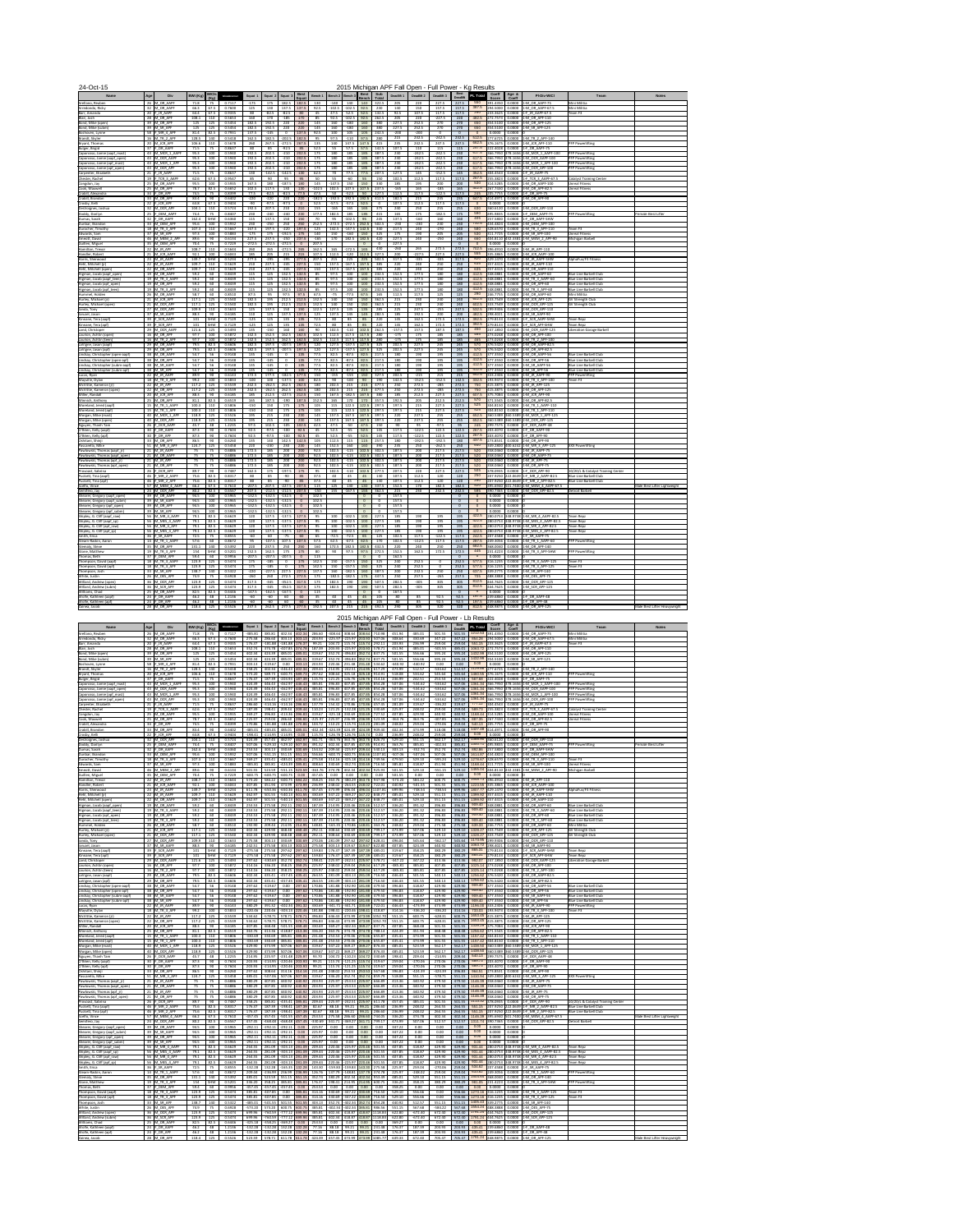| <b>Name</b>                       | Age | <b>Div</b>     | <b>BWt</b><br>(Kg) | (Kg) | <b>WtCIS</b> Glossbrenn<br>er |          | Bench 1   Bench 2   Bench 3 |          | <b>Best</b><br><b>Bench</b> | <b>Coeff Score</b> | Age &<br><b>Coeff</b> | <b>PI-Div-WtCl</b>         | <b>Team</b>             | <b>Notes</b>      |
|-----------------------------------|-----|----------------|--------------------|------|-------------------------------|----------|-----------------------------|----------|-----------------------------|--------------------|-----------------------|----------------------------|-------------------------|-------------------|
| Callender, Terri                  | 50  | F_MR_3_AAPF    | 69.1               | 75   | 0.8844                        | 45       | 50                          | $-55$    | 50                          | 44.2200            |                       | 49.9686 1-F MR 3 AAPF-75   |                         |                   |
| Coleman, Marvin (mast)            | 47  | M_MES_2_APF    | 88.3               | 90   | 0.6185                        | $-320$   |                             |          | $\overline{0}$              | 0.0000             | 0.0000                | 0                          | Flint Barbell Club      |                   |
| Coleman, Marvin (open)            |     | 47 M OES APF   | 88.3               | 90   | 0.6185                        | $-320$   |                             |          | $\Omega$                    | 0.0000             | 0.0000                |                            | Flint Barbell Club      |                   |
| Colwell, Brandon (bp)             | 17  | M TR 2 AAPF    | 113.7              | 125  | 0.5577                        | 140      | 145                         | $-147.5$ | 145                         | 80.8665            | 0.0000                | 1-M_TR_2_AAPF-125          | Flint Barbell Club      |                   |
| Colwell, Rick                     | 41  | M_MR_1_APF     | 122.6              | 125  | 0.5482                        | 175      | 182.5                       | $-190$   | 182.5                       | 100.0465           |                       | 101.0470 1-M MR 1 APF-125  | Flint Barbell Club      |                   |
| Conner, Nancy (aapf_bp)           |     | 66 F_MR_6_AAPF | 57.1               | 60   | 1.0277                        | 30       | 32.5                        | $-35$    | 32.5                        | 33.4003            |                       | 50.4678 1-F MR 6 AAPF-60   |                         |                   |
| Conner, Nancy (apf_bp)            |     | 66 F_MR_6_APF  | 57.1               | 60   | 1.0277                        | 30       | 32.5                        | $-35$    | 32.5                        | 33.4003            |                       | 50.4678 1-F MR 6 APF-60    |                         |                   |
| Dollan, Sarah                     | 35  | F SR AAPF      | 172.5              | SHW  | 0.6278                        | $-72.5$  | 72.5                        | 77.5     | 77.5                        | 48.6564            | 0.0000                | 1-F SR AAPF-SHW            | <b>PFP Powerlifting</b> |                   |
| Dudek, Liz (mast)                 |     | 57 F MR 4 APF  | 66.7               | 67.5 | 0.9081                        | 77.5     | $-85$                       | $-87.5$  | 77.5                        | 70.3739            |                       | 89.2341 1-F MR 4 APF-67.5  | <b>Team Turbine</b>     | Female Best Bench |
| Dudek, Liz (open)                 |     | 57 F OR APF    | 66.7               | 67.5 | 0.9081                        | 77.5     | $-85$                       | $-87.5$  | 77.5                        | 70.3739            |                       | 89.2341 1-F OR APF-67.5    | <b>Team Turbine</b>     |                   |
| Ellis, Jeffrey (aapf)             |     | 56 M MR 4 AAPF | 86.2               | 90   | 0.6273                        | 125      | 130                         | $-135$   | 130                         | 81.5425            |                       | 101.6020 1-M MR 4 AAPF-90  |                         |                   |
| Ellis, Jeffrey (apf)              |     | 56 M_MR_4_APF  | 86.2               | 90   | 0.6273                        | 125      | 130                         | $-135$   | 130                         | 81.5425            |                       | 101.6020 1-M MR 4 APF-90   |                         |                   |
| Faber, Bobby                      | 37  | M OR APF       | 134.9              | 140  | 0.5362                        | 227.5    | 235                         | $-242.5$ | 235                         | 125.9953           | 0.0000                | 1-M OR APF-140             | Flint Barbell Club      |                   |
| Gordon, Jimi (mast)               |     | 44 M_MES_1_APF | 99.1               | 100  | 0.5836                        | 160      | 235                         | 242.5    | 242.5                       | 141.5109           |                       | 147.5958 1-M MES 1 APF-100 |                         | Male Best Bench   |
| Gordon, Jimi (open)               | 44  | M OES APF      | 99.1               | 100  | 0.5836                        | 160      | 235                         | 242.5    | 242.5                       | 141.5109           |                       | 147.5958 1-M OES APF-100   |                         |                   |
| Hensley, Rob (mast)               |     | 47 M MR 2 AAPF | 100                | 100  | 0.5813                        | 140      | 145                         | $-150$   | 145                         | 84.2885            |                       | 91.2002 1-M MR 2 AAPF-100  | Flint Barbell Club      |                   |
| Hensley, Rob (open)               | 47  | M OR AAPF      | 100                | 100  | 0.5813                        | 140      | 145                         | $-150$   | 145                         | 84.2885            |                       | 91.2002 1-M_OR_AAPF-100    | Flint Barbell Club      |                   |
| Holmes, Jacob                     | 20  | M JR APF       | 81.5               | 82.5 | 0.6498                        | 140      | 145                         | 152.5    | 152.5                       | 99.0869            | 0.0000                | 1-M JR APF-82.5            |                         |                   |
| Imkamp, Steve                     |     | M MEM 1 APF    | 119.1              | 125  | 0.5519                        | $-267.5$ | $-275$                      | $-285$   | $\mathbf{0}$                | 0.0000             | 0.0000                | $\Omega$                   |                         |                   |
| LaBombard, Daniel                 | 41  | M MR 1 APF     | 79.1               | 82.5 | 0.6629                        | 140      | 142.5                       | 147.5    | 147.5                       | 97.7778            |                       | 98.7555 1-M MR 1 APF-82.5  | Flint Barbell Club      |                   |
| Reed, C.J. (open_bp)              | 35  | M OR AAPF      | 80.6               | 82.5 | 0.6545                        | 137.5    | 142.5                       | 145      | 145                         | 94.9025            | 0.0000                | 1-M OR AAPF-82.5           | F3 Fitness              |                   |
| Reed, C.J. (subm_bp)              |     | 35 M SR AAPF   | 80.6               | 82.5 | 0.6545                        | 137.5    | 142.5                       | 145      | 145                         | 94.9025            | 0.0000                | 1-M SR AAPF-82.5           | F3 Fitness              |                   |
| Scott, Eric                       | 27  | M OR APF       | 107.6              | 110  | 0.5661                        | 190      | 202.5                       | 207.5    | 207.5                       | 117.4658           | 0.0000                | 1-M OR APF-110             |                         |                   |
| Sosinski, Stephanie (apf_mast_dl) |     | 42 F_MR_1_APF  | 58                 | 60   | 1.0149                        | 50       | $-55$                       | $-55$    | 50                          | 50.7450            |                       | 51.7599 1-F MR 1 APF-60    |                         |                   |
| Stamper, Wally                    |     | 53 M MR 3 APF  | 104.8              | 110  | 0.5711                        | 147.5    | 167.5                       | $-177.5$ | 167.5                       | 95.6509            |                       | 113.2506 1-M MR 3 APF-110  |                         |                   |
| Trella, Jared                     |     | 21 $M$ JR APF  | 88.9               | 90   | 0.6182                        | 160      | 167.5                       | 175      | 175                         | 108.1763           |                       | 0.0000 1-M JR APF-90       |                         |                   |

| <b>Name</b>                       | <b>Age</b> | <b>Div</b>     | <b>BWt</b><br>(Kg) | (Kg)       | WtCls Glossbrenn |           | Bench 1   Bench 2   Bench 3 |                  | <b>Best</b><br><b>Bench</b> | <b>Coeff Score</b> | Age &<br><b>Coeff</b> | <b>PI-Div-WtCl</b>         | <b>Team</b>             | <b>Notes</b>      |
|-----------------------------------|------------|----------------|--------------------|------------|------------------|-----------|-----------------------------|------------------|-----------------------------|--------------------|-----------------------|----------------------------|-------------------------|-------------------|
| Callender, Terri                  | 50         | F MR 3 AAPF    | 69.1               | 75         | 0.8844           | 99.21     | 110.23                      | $-121.25$        | 110.23                      | 44.2200            |                       | 49.9686 1-F MR 3 AAPF-75   |                         |                   |
| Coleman, Marvin (mast)            |            | 47 M MES 2 APF | 88.3               | 90         | 0.6185           | $-705.47$ | 0.00                        | 0.00             | 0.00                        | 0.0000             | 0.0000                | In.                        | Flint Barbell Club      |                   |
| Coleman, Marvin (open)            |            | 47 M OES APF   | 88.3               | 90         | 0.6185           | $-705.47$ | 0.00                        | 0.00             | 0.00                        | 0.0000             | 0.0000                |                            | Flint Barbell Club      |                   |
| Colwell, Brandon (bp)             | 17         | M_TR_2_AAPF    | 113.7              | 125        | 0.5577           | 308.64    | 319.67                      | $-325.18$ 319.67 |                             | 80.8665            | 0.0000                | 1-M TR 2 AAPF-125          | Flint Barbell Club      |                   |
| Colwell, Rick                     | 41         | M MR 1 APF     | 122.6              | 125        | 0.5482           | 385.81    | 402.34                      | $-418.87$        | 402.34                      | 100.0465           | 101.0470              | 1-M MR 1 APF-125           | Flint Barbell Club      |                   |
| Conner, Nancy (aapf_bp)           | 66         | F MR 6 AAPF    | 57.1               | 60         | 1.0277           | 66.14     | 71.65                       | $-77.16$         | 71.65                       | 33.4003            | 50.4678               | 1-F MR 6 AAPF-60           |                         |                   |
| Conner, Nancy (apf_bp)            | 66         | F_MR_6_APF     | 57.1               | 60         | 1.0277           | 66.14     | 71.65                       | $-77.16$         | 71.65                       | 33.4003            |                       | 50.4678 1-F MR 6 APF-60    |                         |                   |
| Dollan, Sarah                     | 35         | F SR AAPF      | 172.5              | <b>SHW</b> | 0.6278           | $-159.83$ | 159.83                      | 170.86           | 170.86                      | 48.6564            | 0.0000                | 1-F SR AAPF-SHW            | <b>PFP Powerlifting</b> |                   |
| Dudek, Liz (mast)                 | 57         | F_MR_4_APF     | 66.7               | 67.5       | 0.9081           | 170.86    | $-187.39$                   | $-192.90$ 170.86 |                             | 70.3739            | 89.2341               | 1-F MR 4 APF-67.5          | Team Turbine            | Female Best Bench |
| Dudek, Liz (open)                 | 57         | F OR APF       | 66.7               | 67.5       | 0.9081           | 170.86    | $-187.39$                   | $-192.90$        | 170.86                      | 70.3739            | 89.2341               | 1-F OR APF-67.5            | Team Turbine            |                   |
| Ellis, Jeffrey (aapf)             | 56         | M_MR_4_AAPF    | 86.2               | 90         | 0.6273           | 275.58    | 286.60                      | $-297.62$ 286.60 |                             | 81.5425            |                       | 101.6020 1-M_MR_4_AAPF-90  |                         |                   |
| Ellis, Jeffrey (apf)              |            | 56 M MR 4 APF  | 86.2               | 90         | 0.6273           | 275.58    | 286.60                      | $-297.62$ 286.60 |                             | 81.5425            |                       | 101.6020 1-M_MR_4_APF-90   |                         |                   |
| Faber, Bobby                      | 37         | M OR APF       | 134.9              | 140        | 0.5362           | 501.55    | 518.08                      | $-534.62$ 518.08 |                             | 125.9953           | 0.0000                | 1-M OR APF-140             | Flint Barbell Club      |                   |
| Gordon, Jimi (mast)               |            | 44 M_MES_1_APF | 99.1               | 100        | 0.5836           | 352.74    | 518.08                      | 534.62 534.62    |                             | 141.5109           |                       | 147.5958 1-M MES 1_APF-100 |                         | Male Best Bench   |
| Gordon, Jimi (open)               | 44         | M OES APF      | 99.1               | 100        | 0.5836           | 352.74    | 518.08                      | 534.62           | 534.62                      | 141.5109           |                       | 147.5958 1-M OES APF-100   |                         |                   |
| Hensley, Rob (mast)               | 47         | M MR 2 AAPF    | 100                | 100        | 0.5813           | 308.64    | 319.67                      | $-330.69$        | 319.67                      | 84.2885            | 91.2002               | 1-M MR 2 AAPF-100          | Flint Barbell Club      |                   |
| Hensley, Rob (open)               | 47         | M OR AAPF      | 100                | 100        | 0.5813           | 308.64    | 319.67                      | -330.69 319.67   |                             | 84.2885            | 91.2002               | 1-M OR AAPF-100            | Flint Barbell Club      |                   |
| Holmes, Jacob                     |            | 20 $M$ JR APF  | 81.5               | 82.5       | 0.6498           | 308.64    | 319.67                      | 336.20           | 336.20                      | 99.0869            | 0.0000                | 1-M JR APF-82.5            |                         |                   |
| Imkamp, Steve                     | 41         | M MEM 1 APF    | 119.1              | 125        | 0.5519           | $-589.73$ | $-606.27$                   | $-628.31$        | 0.00                        | 0.0000             | 0.0000                | I٥                         |                         |                   |
| LaBombard, Daniel                 | 41         | M MR 1 APF     | 79.1               | 82.5       | 0.6629           | 308.64    | 314.16                      | 325.18           | 325.18                      | 97.7778            | 98.7555               | 1-M MR 1 APF-82.5          | Flint Barbell Club      |                   |
| Reed, C.J. (open_bp)              | 35         | M OR AAPF      | 80.6               | 82.5       | 0.6545           | 303.13    | 314.16                      | 319.67           | 319.67                      | 94.9025            | 0.0000                | 1-M OR AAPF-82.5           | F3 Fitness              |                   |
| Reed, C.J. (subm_bp)              |            | 35 M SR AAPF   | 80.6               | 82.5       | 0.6545           | 303.13    | 314.16                      | 319.67           | 319.67                      | 94.9025            | 0.0000                | 1-M SR AAPF-82.5           | F3 Fitness              |                   |
| Scott, Eric                       | 27         | M OR APF       | 107.6              | 110        | 0.5661           | 418.87    | 446.43                      | 457.45           | 457.45                      | 117.4658           | 0.0000                | 1-M OR APF-110             |                         |                   |
| Sosinski, Stephanie (apf_mast_dl) | 42         | F_MR_1_APF     | 58                 | 60         | 1.0149           | 110.23    | $-121.25$                   | $-121.25$        | 110.23                      | 50.7450            | 51.7599               | 1-F MR 1 APF-60            |                         |                   |
| Stamper, Wally                    |            | 53 M MR 3 APF  | 104.8              | 110        | 0.5711           | 325.18    | 369.27                      | $-391.32$        | 369.27                      | 95.6509            |                       | 113.2506 1-M MR 3 APF-110  |                         |                   |
| Trella, Jared                     |            | 21 M JR APF    | 88.9               | 90         | 0.6182           | 352.74    | 369.27                      | 385.81 385.81    |                             | 108.1763           |                       | 0.0000 1-M JR APF-90       |                         |                   |

# 2015 Michigan APF Fall Open - BP - Kg Results

### 2015 Michigan APF Fall Open - BP - Lb Results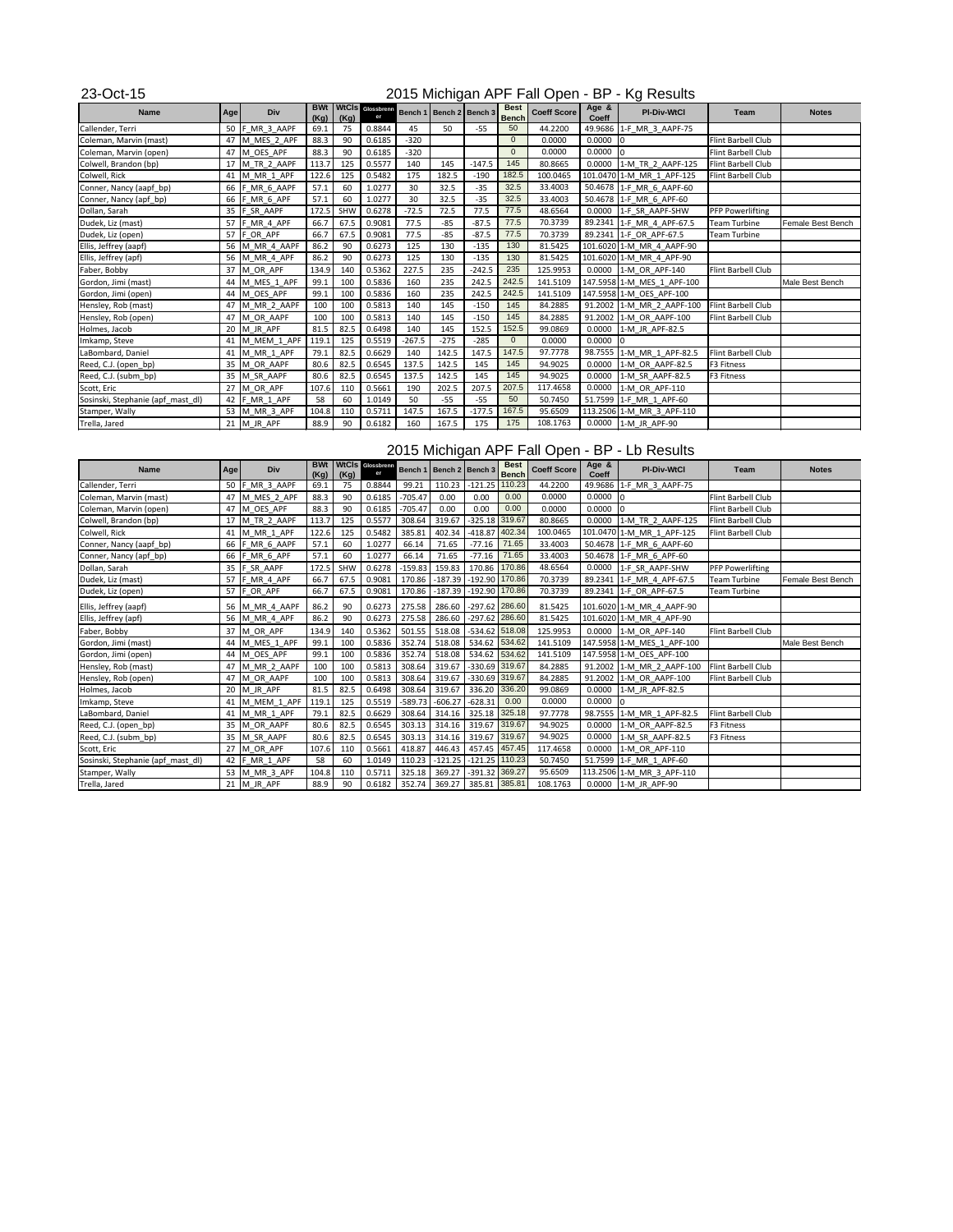| <b>Name</b>                       | <b>Age</b> | <b>Div</b>      |       |      |        |       |          |                | BWt (Kg)   WtCls (Kg)   Glossbrenner   Deadlift 1   Deadlift 2   Deadlift 3   Best Deadlift   Coeff Score   Age & Coeff |          |          | <b>PI-Div-WtCl</b> | Team                          | <b>Notes</b>                |
|-----------------------------------|------------|-----------------|-------|------|--------|-------|----------|----------------|-------------------------------------------------------------------------------------------------------------------------|----------|----------|--------------------|-------------------------------|-----------------------------|
| Allen, William (aapf)             |            | 69 M_MR_6_AAPF  | 86.9  | 90   | 0.6265 | 115   | 125      | 137.5          | 137.5                                                                                                                   | 86.1438  | 138.6914 | 1-M_MR_6_AAPF-90   | Team Armageddon               |                             |
| Allen, William (apf)              |            | 69 M MR 6 APF   | 86.9  | 90   | 0.6265 | 115   | 125      | 137.5          | 137.5                                                                                                                   | 86.1438  | 138.6914 | 1-M_MR_6_APF-90    | Team Armageddon               |                             |
| Buck, Lauren                      |            | 27 $F$ OR AAPF  | 74.6  | 75   | 0.8391 | 95    | 107.5    | 115            | 115                                                                                                                     | 96.4965  | 0.0000   | 1-F OR AAPF-75     | <b>Team Turbine</b>           |                             |
| Clark, Garrin (aapf_dl_mast)      |            | 47 M_MR_2_AAPF  | 80.2  | 82.5 | 0.6567 | 202.5 | 215      | $-227.5$       | 215                                                                                                                     | 141.1905 | 152.7681 | 1-M_MR_2_AAPF-82.5 | Team F <sub>3</sub>           |                             |
| Clark, Garrin (aapf_dl_open)      |            | 47 M OR AAPF    | 80.2  | 82.5 | 0.6567 | 202.5 | 215      | $-227.5$       | 215                                                                                                                     | 141.1905 | 152.7681 | 1-M OR AAPF-82.5   | Team F3                       |                             |
| Clark, Garrin (apf_dl_mast)       |            | 47 M MR 2 APF   | 80.2  | 82.5 | 0.6567 | 202.5 | 215      | $-227.5$       | $\boxed{215}$                                                                                                           | 141.1905 | 152.7681 | 1-M_MR_2_APF-82.5  | Team F <sub>3</sub>           |                             |
| Clark, Garrin (apf_dl_open)       |            | 47 M OR APF     | 80.2  | 82.5 | 0.6567 | 202.5 | 215      | $-227.5$       | 215                                                                                                                     | 141.1905 | 152.7681 | 1-M OR APF-82.5    | Team F3                       |                             |
| Conner, Nancy (aapf_dl)           |            | 66 F MR 6 AAPF  | 57.1  | 60   | 1.0277 | 60    | 62.5     | 67.5           | 67.5                                                                                                                    | 69.3698  | 104.8177 | 1-F_MR_6_AAPF-60   |                               |                             |
| Conner, Nancy (apf_dl)            |            | 66 F MR 6 APF   | 57.1  | 60   | 1.0277 | 60    | 62.5     | 67.5           | 67.5                                                                                                                    | 69.3698  | 104.8177 | 1-F_MR_6_APF-60    |                               |                             |
| Cooper, Joan (aapf_dl)            |            | 55 F_MR_4_AAPF  | 58.5  | 60   | 1.0079 | 102.5 | $-110$   | 115            | 115                                                                                                                     | 115.9085 | 141.9879 | 1-F_MR_4_AAPF-60   | Team F <sub>3</sub>           | <b>Female Best Deadlift</b> |
| Cooper, Joan (apf_dl)             |            | 55 F_MR_4_APF   | 58.5  | 60   | 1.0079 | 102.5 | $-110$   | 115            | 115                                                                                                                     | 115.9085 | 141.9879 | 1-F_MR_4_APF-60    | Team F <sub>3</sub>           |                             |
| Davis, Shaun                      |            | 44 M_MR_1_APF   | 88.3  | 90   | 0.6185 | 235   | 252.5    | 272.5          | 272.5                                                                                                                   | 168.5276 | 175.7743 | 1-M_MR_1_APF-90    | <b>Blue Line Barbell Club</b> |                             |
| Fellows, Kaylin                   |            | 13 F_TR_1_AAPF  | 49.8  | 52   | 1.1459 | 70    | 77.5     | $-82.5$        | 77.5                                                                                                                    | 88.8073  | 0.0000   | 1-F_TR_1_AAPF-52   | <b>PFP Powerlifting</b>       |                             |
| Fuciarelli, Robert                |            | 41 M_OR_APF     | 89.4  | 90   | 0.6142 | 285   | $-302.5$ | $\overline{0}$ | 285                                                                                                                     | 175.0328 | 176.7831 | 1-M_OR_APF-90      |                               |                             |
| Greeno, Jeanna                    |            | 26 F_OR_AAPF    | 65.3  | 67.5 | 0.9233 | 130   | 137.5    | $-142.5$       | 137.5                                                                                                                   | 126.9469 | 0.0000   | 1-F_OR_AAPF-67.5   |                               |                             |
| Holmes, Nathan                    |            | 19 M_TR_3_APF   | 87.7  | 90   | 0.6209 | 185   | 200      | 220            | 220                                                                                                                     | 136.5980 | 0.0000   | 1-M_TR_3_APF-90    |                               |                             |
| Jeurink, James                    |            | 62 M_MEM_5_AAPF | 94.7  | 100  | 0.5959 | 200   | 232.5    | $-250$         | 232.5                                                                                                                   | 138.5351 | 192.9794 | 1-M_MEM_5_AAPF-100 |                               |                             |
| LeClair, Mark (dl)                |            | 56 M_MR_4_AAPF  | 95.7  | 100  | 0.5929 | 227.5 | 242.5    | $\overline{0}$ | 242.5                                                                                                                   | 143.7661 | 179.1326 | 1-M_MR_4_AAPF-100  |                               |                             |
| Pollard, Benjamin                 |            | 64 M_MEM_5_APF  | 85.6  | 90   | 0.6299 | 205   | 222.5    | $-235$         | 222.5                                                                                                                   | 140.1528 | 203.2215 | 1-M_MEM_5_APF-90   | Team Armageddon               | Male Best Deadlift          |
| Shipley, G. Cliff (open)          |            | 56 M_OES_AAPF   | 79.4  | 82.5 | 0.6612 | 185   | 195      | $\Omega$       | 195                                                                                                                     | 128.9340 | 160.6518 | 1-M_OES_AAPF-82.5  | <b>Team Repz</b>              |                             |
| Shipley, G. Cliff (raw)           |            | 56 M_MR_4_AAPF  | 79.4  | 82.5 | 0.6612 | 185   | 195      | $\Omega$       | 195                                                                                                                     | 128.9340 | 160.6518 | 1-M_MR_4_AAPF-82.5 | <b>Team Repz</b>              |                             |
| Shipley, G. Cliff (sp)            |            | 56 M_MES_4_APF  | 79.4  | 82.5 | 0.6612 | 185   | 195      | $\Omega$       | 195                                                                                                                     | 128.9340 | 160.6518 | 1-M_MES_4_APF-82.5 | Team Repz                     |                             |
| Sosinski, Stephanie (apf_mast_bp) |            | 42 F_MR_1_APF   | 58    | 60   | 1.0149 | 67.5  | 75       | 82.5           | 82.5                                                                                                                    | 83.7293  | 85.4038  | 1-F_MR_1_APF-60    |                               |                             |
| Sprague, Jordan (jr-aapf)         |            | 22 M_JR_AAPF    | 117.4 | 125  | 0.5537 | 265   | 290      | $-320$         | 290                                                                                                                     | 160.5585 | 0.0000   | 1-M_JR_AAPF-125    | <b>Flint Barbell Club</b>     |                             |
| Sprague, Jordan (jr-apf)          |            | 22 M_JR_APF     | 117.4 | 125  | 0.5537 | 265   | 290      | $-320$         | 290                                                                                                                     | 160.5585 | 0.0000   | 1-M_JR_APF-125     | <b>Flint Barbell Club</b>     |                             |
| Sprague, Jordan (open-aapf)       |            | 22 M_OR_AAPF    | 117.4 | 125  | 0.5537 | 265   | 290      | $-320$         | 290                                                                                                                     | 160.5585 | 0.0000   | 1-M_OR_AAPF-125    | Flint Barbell Club            |                             |
| Sprague, Jordan (open-apf)        |            | 22 M_OR_APF     | 117.4 | 125  | 0.5537 | 265   | 290      | $-320$         | 290                                                                                                                     | 160.5585 | 0.0000   | 1-M_OR_APF-125     | <b>Flint Barbell Club</b>     |                             |
| Strahl, Evan                      |            | 25 M_OR_APF     | 107.7 | 110  | 0.5660 | 297.5 | 310      | $-320$         | 310                                                                                                                     | 175.4445 | 0.0000   | 1-M_OR_APF-110     |                               |                             |

# 2015 Michigan APF Fall Open - DL - Lb Results

| <b>Name</b>                       | Age | <b>Div</b>      |       | BWt (Kg)   WtCls (Kg) |        |        |           |           | Glossbrenner Deadlift 1   Deadlift 2   Deadlift 3   Best Deadlift   Coeff Score   Age & Coeff |          |          | <b>PI-Div-WtCl</b> | Team                          | <b>Notes</b>         |
|-----------------------------------|-----|-----------------|-------|-----------------------|--------|--------|-----------|-----------|-----------------------------------------------------------------------------------------------|----------|----------|--------------------|-------------------------------|----------------------|
| Allen, William (aapf)             |     | 69 M_MR_6_AAPF  | 86.9  | 90                    | 0.6265 | 253.53 | 275.58    | 303.13    | 303.13                                                                                        | 86.1438  | 138.6914 | 1-M_MR_6_AAPF-90   | Team Armageddon               |                      |
| Allen, William (apf)              |     | 69 M_MR_6_APF   | 86.9  | 90                    | 0.6265 | 253.53 | 275.58    | 303.13    | 303.13                                                                                        | 86.1438  | 138.6914 | 1-M_MR_6_APF-90    | Team Armageddon               |                      |
| Buck, Lauren                      |     | 27 FOR AAPF     | 74.6  | 75                    | 0.8391 | 209.44 | 236.99    | 253.53    | 253.53                                                                                        | 96.4965  | 0.0000   | 1-F_OR_AAPF-75     | <b>Team Turbine</b>           |                      |
| Clark, Garrin (aapf_dl_mast)      | 47  | M_MR_2_AAPF     | 80.2  | 82.5                  | 0.6567 | 446.43 | 473.99    | $-501.55$ | 473.99                                                                                        | 141.1905 | 152.7681 | 1-M_MR_2_AAPF-82.5 | Team F <sub>3</sub>           |                      |
| Clark, Garrin (aapf_dl_open)      |     | 47 M_OR_AAPF    | 80.2  | 82.5                  | 0.6567 | 446.43 | 473.99    | $-501.55$ | 473.99                                                                                        | 141.1905 | 152.7681 | 1-M_OR_AAPF-82.5   | Team F3                       |                      |
| Clark, Garrin (apf_dl_mast)       |     | 47 M_MR_2_APF   | 80.2  | 82.5                  | 0.6567 | 446.43 | 473.99    | $-501.55$ | 473.99                                                                                        | 141.1905 | 152.7681 | 1-M_MR_2_APF-82.5  | Team F3                       |                      |
| Clark, Garrin (apf_dl_open)       |     | 47 M_OR_APF     | 80.2  | 82.5                  | 0.6567 | 446.43 | 473.99    | $-501.55$ | 473.99                                                                                        | 141.1905 | 152.7681 | 1-M_OR_APF-82.5    | Team F3                       |                      |
| Conner, Nancy (aapf_dl)           |     | 66 F_MR_6_AAPF  | 57.1  | 60                    | 1.0277 | 132.28 | 137.79    | 148.81    | 148.81                                                                                        | 69.3698  | 104.8177 | 1-F_MR_6_AAPF-60   |                               |                      |
| Conner, Nancy (apf_dl)            |     | 66 F_MR_6_APF   | 57.1  | 60                    | 1.0277 | 132.28 | 137.79    | 148.81    | 148.81                                                                                        | 69.3698  | 104.8177 | 1-F_MR_6_APF-60    |                               |                      |
| Cooper, Joan (aapf_dl)            |     | 55 F_MR_4_AAPF  | 58.5  | 60                    | 1.0079 | 225.97 | $-242.51$ | 253.53    | 253.53                                                                                        | 115.9085 | 141.9879 | 1-F_MR_4_AAPF-60   | Team F3                       | Female Best Deadlift |
| Cooper, Joan (apf_dl)             |     | 55 F_MR_4_APF   | 58.5  | 60                    | 1.0079 | 225.97 | $-242.51$ | 253.53    | 253.53                                                                                        | 115.9085 | 141.9879 | 1-F_MR_4_APF-60    | Team F <sub>3</sub>           |                      |
| Davis, Shaun                      |     | 44 M_MR_1_APF   | 88.3  | 90                    | 0.6185 | 518.08 | 556.66    | 600.75    | 600.75                                                                                        | 168.5276 | 175.7743 | 1-M_MR_1_APF-90    | <b>Blue Line Barbell Club</b> |                      |
| Fellows, Kaylin                   |     | 13 F_TR_1_AAPF  | 49.8  | 52                    | 1.1459 | 154.32 | 170.86    | $-181.88$ | 170.86                                                                                        | 88.8073  | 0.0000   | 1-F_TR_1_AAPF-52   | <b>PFP Powerlifting</b>       |                      |
| Fuciarelli, Robert                |     | 41 M_OR_APF     | 89.4  | 90                    | 0.6142 | 628.31 | $-666.89$ | 0.00      | 628.31                                                                                        | 175.0328 | 176.7831 | 1-M_OR_APF-90      |                               |                      |
| Greeno, Jeanna                    |     | 26 F_OR_AAPF    | 65.3  | 67.5                  | 0.9233 | 286.60 | 303.13    | $-314.16$ | 303.13                                                                                        | 126.9469 | 0.0000   | 1-F_OR_AAPF-67.5   |                               |                      |
| Holmes, Nathan                    |     | 19 M_TR_3_APF   | 87.7  | 90                    | 0.6209 | 407.85 | 440.92    | 485.01    | 485.01                                                                                        | 136.5980 | 0.0000   | 1-M_TR_3_APF-90    |                               |                      |
| Jeurink, James                    |     | 62 M_MEM_5_AAPF | 94.7  | 100                   | 0.5959 | 440.92 | 512.57    | $-551.15$ | 512.57                                                                                        | 138.5351 | 192.9794 | 1-M_MEM_5_AAPF-100 |                               |                      |
| LeClair, Mark (dl)                |     | 56 M_MR_4_AAPF  | 95.7  | 100                   | 0.5929 | 501.55 | 534.62    | 0.00      | 534.62                                                                                        | 143.7661 | 179.1326 | 1-M_MR_4_AAPF-100  |                               |                      |
| Pollard, Benjamin                 |     | 64 M_MEM_5_APF  | 85.6  | 90                    | 0.6299 | 451.94 | 490.52    | $-518.08$ | 490.52                                                                                        | 140.1528 | 203.2215 | 1-M_MEM_5_APF-90   | Team Armageddon               | Male Best Deadlift   |
| Shipley, G. Cliff (open)          |     | 56 M_OES_AAPF   | 79.4  | 82.5                  | 0.6612 | 407.85 | 429.90    | 0.00      | 429.90                                                                                        | 128.9340 | 160.6518 | 1-M_OES_AAPF-82.5  | Team Repz                     |                      |
| Shipley, G. Cliff (raw)           |     | 56 M_MR_4_AAPF  | 79.4  | 82.5                  | 0.6612 | 407.85 | 429.90    | 0.00      | 429.90                                                                                        | 128.9340 | 160.6518 | 1-M_MR_4_AAPF-82.5 | Team Repz                     |                      |
| Shipley, G. Cliff (sp)            |     | 56 M_MES_4_APF  | 79.4  | 82.5                  | 0.6612 | 407.85 | 429.90    | 0.00      | 429.90                                                                                        | 128.9340 | 160.6518 | 1-M_MES_4_APF-82.5 | Team Repz                     |                      |
| Sosinski, Stephanie (apf_mast_bp) |     | 42 F_MR_1_APF   | 58    | 60                    | 1.0149 | 148.81 | 165.35    | 181.88    | 181.88                                                                                        | 83.7293  | 85.4038  | 1-F_MR_1_APF-60    |                               |                      |
| Sprague, Jordan (jr-aapf)         |     | 22 M_JR_AAPF    | 117.4 | 125                   | 0.5537 | 584.22 | 639.33    | $-705.47$ | 639.33                                                                                        | 160.5585 | 0.0000   | 1-M_JR_AAPF-125    | <b>Flint Barbell Club</b>     |                      |
| Sprague, Jordan (jr-apf)          |     | 22 M_JR_APF     | 117.4 | 125                   | 0.5537 | 584.22 | 639.33    | $-705.47$ | 639.33                                                                                        | 160.5585 | 0.0000   | 1-M_JR_APF-125     | Flint Barbell Club            |                      |
| Sprague, Jordan (open-aapf)       |     | 22 M_OR_AAPF    | 117.4 | 125                   | 0.5537 | 584.22 | 639.33    | $-705.47$ | 639.33                                                                                        | 160.5585 | 0.0000   | 1-M_OR_AAPF-125    | <b>Flint Barbell Club</b>     |                      |
| Sprague, Jordan (open-apf)        |     | 22 M_OR_APF     | 117.4 | 125                   | 0.5537 | 584.22 | 639.33    | $-705.47$ | 639.33                                                                                        | 160.5585 | 0.0000   | 1-M_OR_APF-125     | <b>Flint Barbell Club</b>     |                      |
| Strahl, Evan                      |     | 25 M_OR_APF     | 107.7 | 110                   | 0.5660 | 655.87 | 683.43    | $-705.47$ | 683.43                                                                                        | 175.4445 | 0.0000   | 1-M_OR_APF-110     |                               |                      |

# 2015 Michigan APF Fall Open - DL - Kg Results